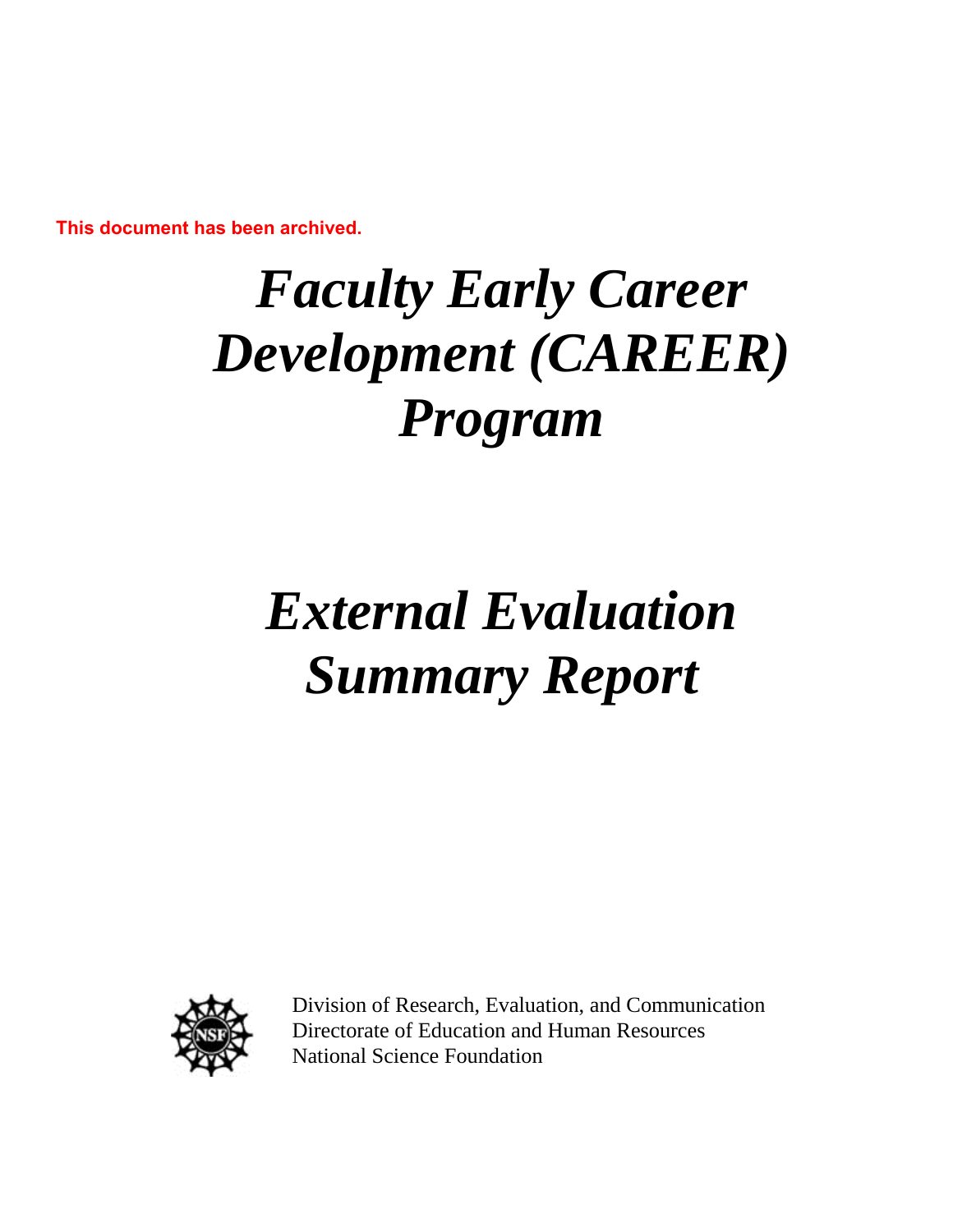# *Faculty Early Career Development (CAREER) Program*

## *External Evaluation Summary Report*

Prepared under Contract #REC-9912174

by

Mary Ann Millsap Emorcia Hill Nancy Brigham Gabriela Garcia Marjorie Levin Alina Martinez Marla Nierenberg April Silva

*with the assistance of:* Nancy McGarry Jordan Hiller Marc Moss Alina Perez-Smith Dawn Obeidallah Deborah Small Debra Thebearge

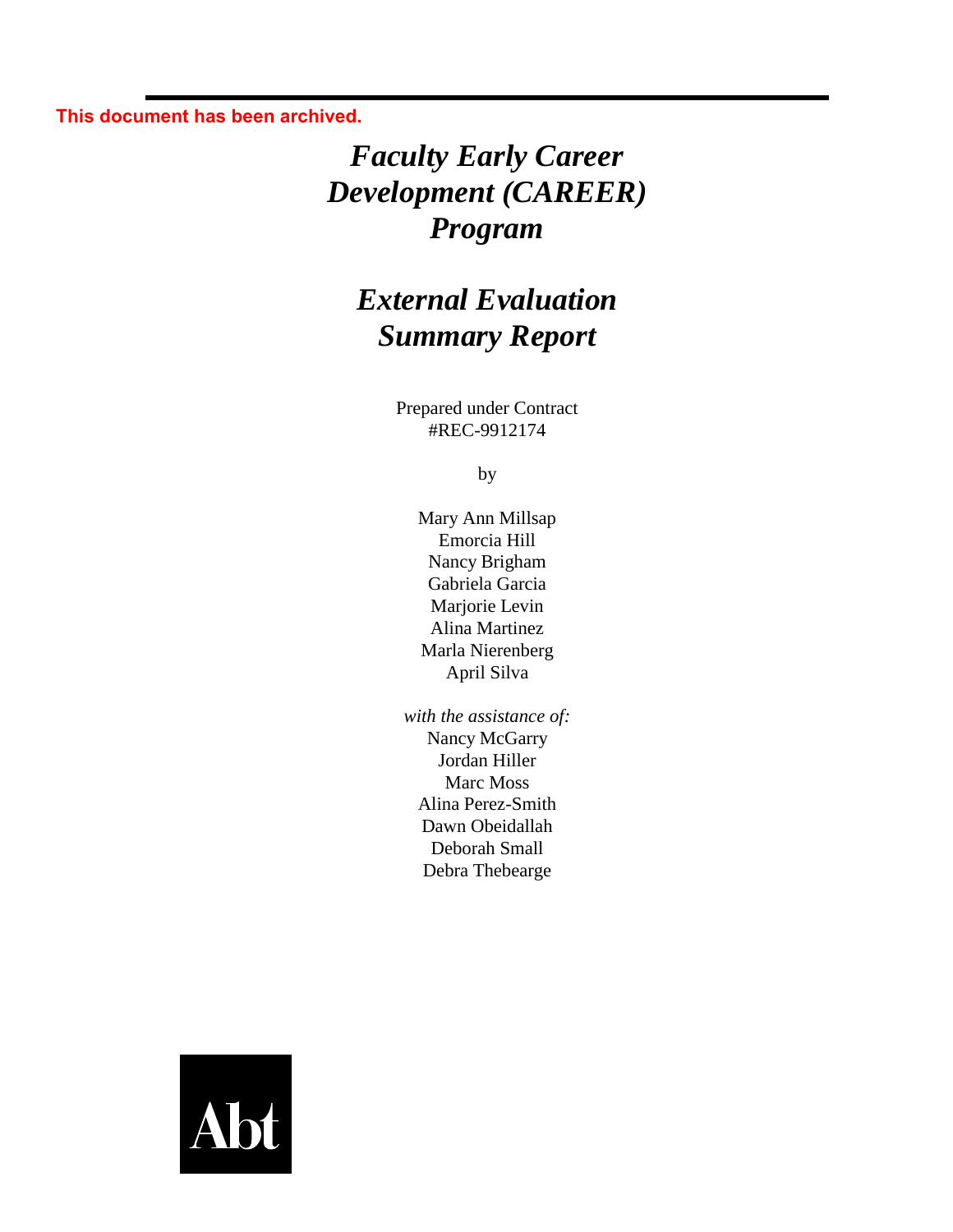## **Table of Contents**

| 2. |                                                                   |
|----|-------------------------------------------------------------------|
|    |                                                                   |
|    |                                                                   |
|    |                                                                   |
|    |                                                                   |
| 3. |                                                                   |
|    |                                                                   |
|    | Collaborations and Partnerships Supported by the CAREER Award 13  |
|    |                                                                   |
|    | Successful (and Unsuccessful) Examples of Integrating of Research |
|    |                                                                   |
|    | CAREER Awardees with Extensive Integration Activities  15         |
|    | Factors Enhancing the Integration of Research and Education  17   |
|    | Factors Hindering the Integration of Research and Education 17    |
| 4. |                                                                   |
| 5. |                                                                   |
|    | The Department as a Partner in the CAREER Awardee's               |
|    |                                                                   |
|    |                                                                   |
|    | The Value of CAREER Awards with Departments and Institutions  24  |
|    | The Impact of CAREER Awards on Departments and Institutions 25    |
| 6. |                                                                   |
|    |                                                                   |
|    | Recommendations for Program Improvement from CAREER Awardees 27   |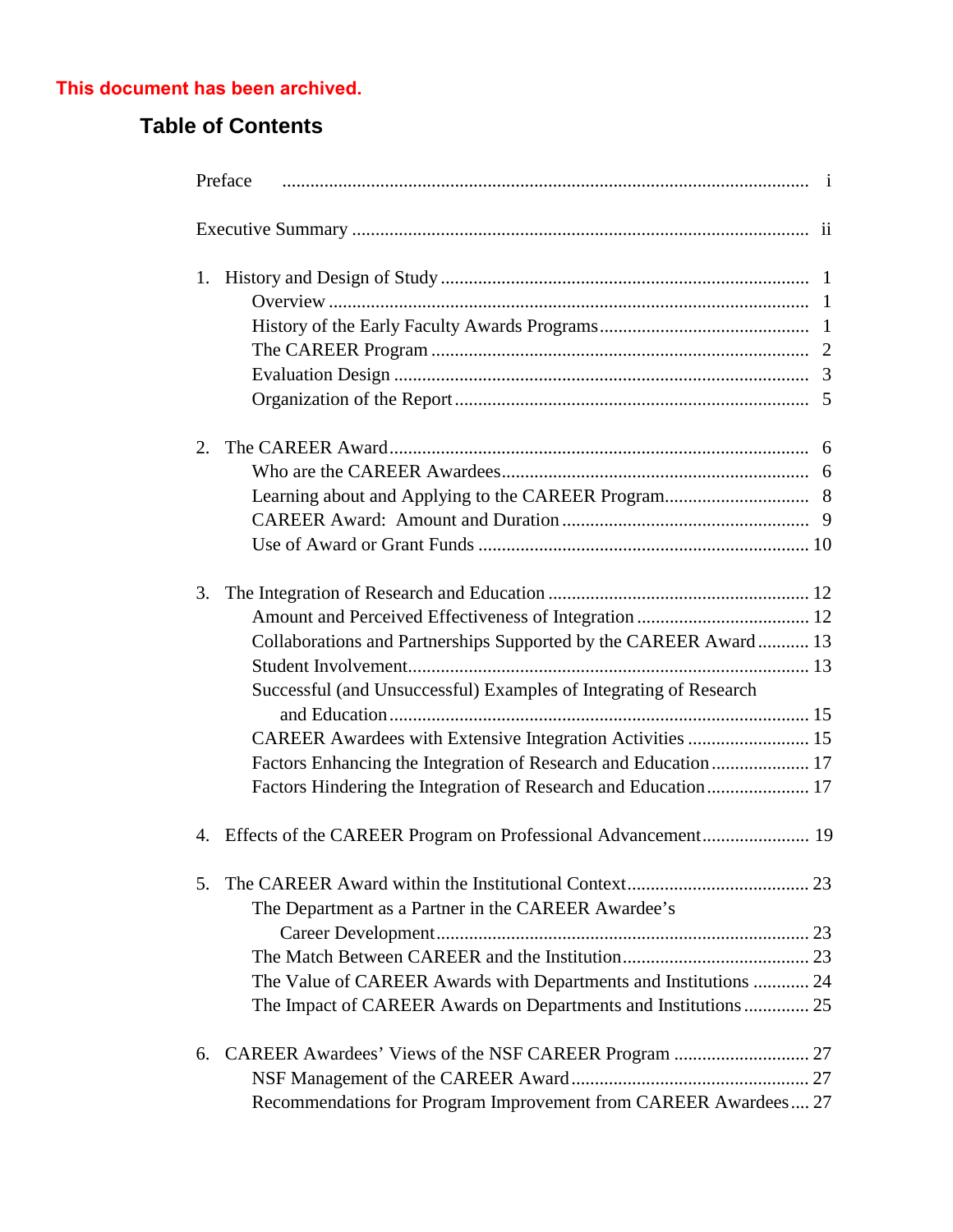## **List of Exhibits**

| Exhibit 2.1 | <b>CAREER and NSF Comparison Group Awardees by Directorate</b>                                                        |
|-------------|-----------------------------------------------------------------------------------------------------------------------|
| Exhibit 2.2 | Background Characteristics of CAREER and NSF Comparison                                                               |
| Exhibit 2.3 |                                                                                                                       |
| Exhibit 2.4 |                                                                                                                       |
| Exhibit 3.1 | Percentage Reporting Integration and Adjusted Means of CAREER<br>Awardees and NSF Comparison Group 2 on Effectiveness |
| Exhibit 3.2 | Partnerships and Collaborations Established by CAREER Awardees                                                        |
| Exhibit 3.3 | Student Involvement in CAREER-Related Activities 14                                                                   |
| Exhibit 3.4 | Examples of Extensive Integration Activities Among CAREER                                                             |
| Exhibit 3.5 | Factors Enhancing Ability to Integrate Research and Education  17                                                     |
| Exhibit 3.6 | Factors Hindering Ability to Integrate Research and Education  18                                                     |
| Exhibit 4.1 | Reported Professional Advancement for CAREER Awardees                                                                 |
| Exhibit 5.1 | Chairperson's and Awardees' Assessment of the CAREER Award's                                                          |
| Exhibit 6.1 | CAREER Awardees' Rating of the Usefulness of NSF's CAREER                                                             |
| Exhibit 6.2 | CAREER Awardees Recommended Changes in CAREER Program 28                                                              |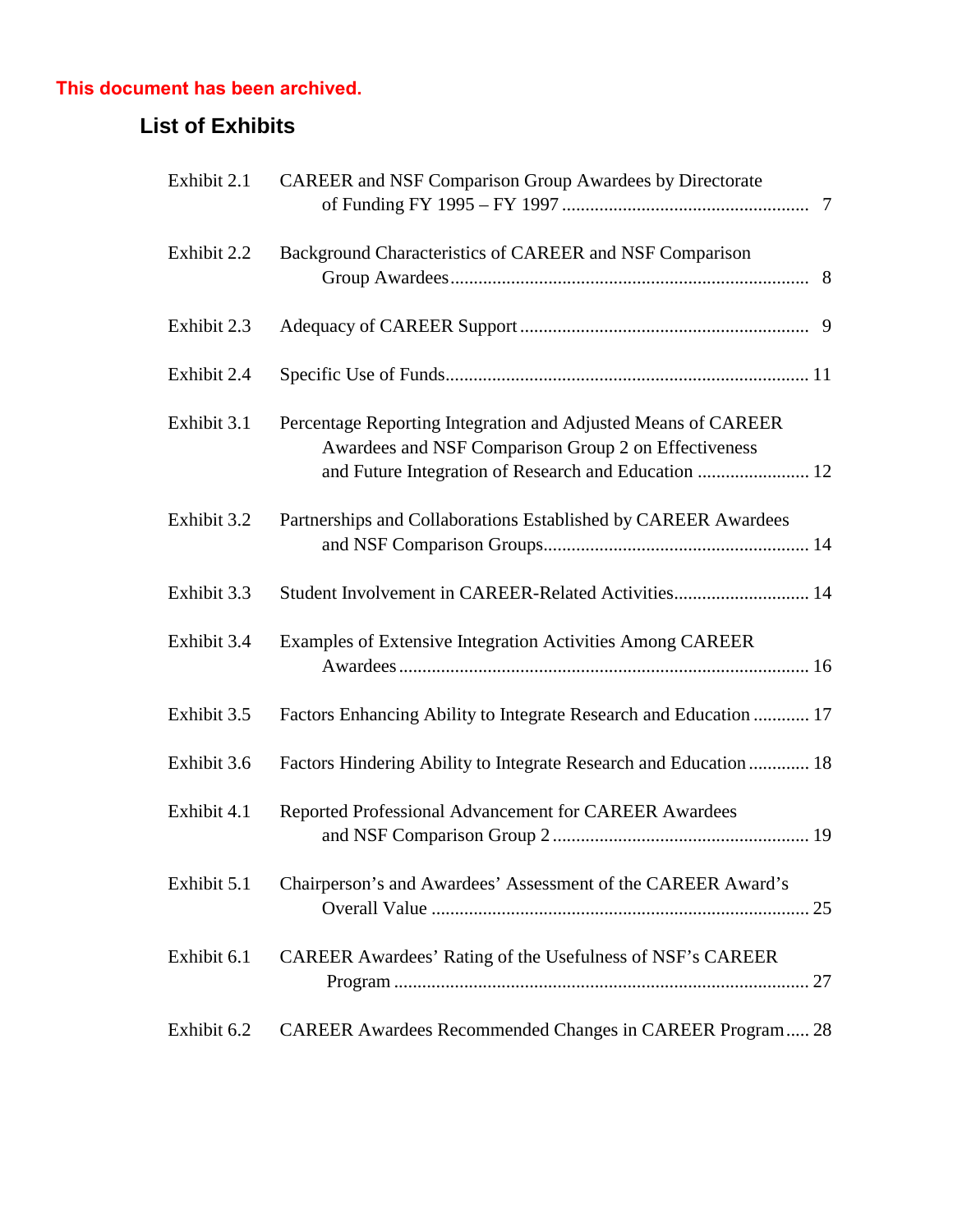### **Preface**

This summary report is presented to the Division of Research, Evaluation and Communication of the National Science Foundation (NSF) in compliance with Contract No. REC-9452969 and REC-9912174.

From 1998 through 1999, Abt Associates conducted an evaluation of the first three years of the Faculty Early Career Development (CAREER) Program, including surveys of CAREER awardees, NSF-funded comparable faculty, and department chairpersons in departments housing CAREER awardees. We would like to thank the survey respondents for their time and cooperation in completing the surveys. We also conducted site visits to 15 institutions of higher education, where typically we visited at least two departments with CAREER awardees. We would like to thank the faculty and administrators for their hospitality and cooperation.

We would also like to thank NSF's CAREER Coordinating Committee for their time and thoughtfulness in framing the evaluation questions, strengthening the evaluation design, and reviewing the final report. We especially want to thank Janet Rutledge who served as chairperson of the Coordinating Committee from the beginning of the study through the draft final report and Alison Flatau who has served as chairperson since then. We also appreciate the wise guidance of Conrad Katzenmeyer and Deh-I Hsiung, our program officers on this evaluation.

*This report is based upon work supported by the National Science Foundation under NSF contract number REC-9452969 and REC-99-12174. Any opinions, findings, conclusions, or recommendations expressed in this report are those of the participants, and do not necessarily reflect the official views, opinions, or policy of the National Science Foundation.*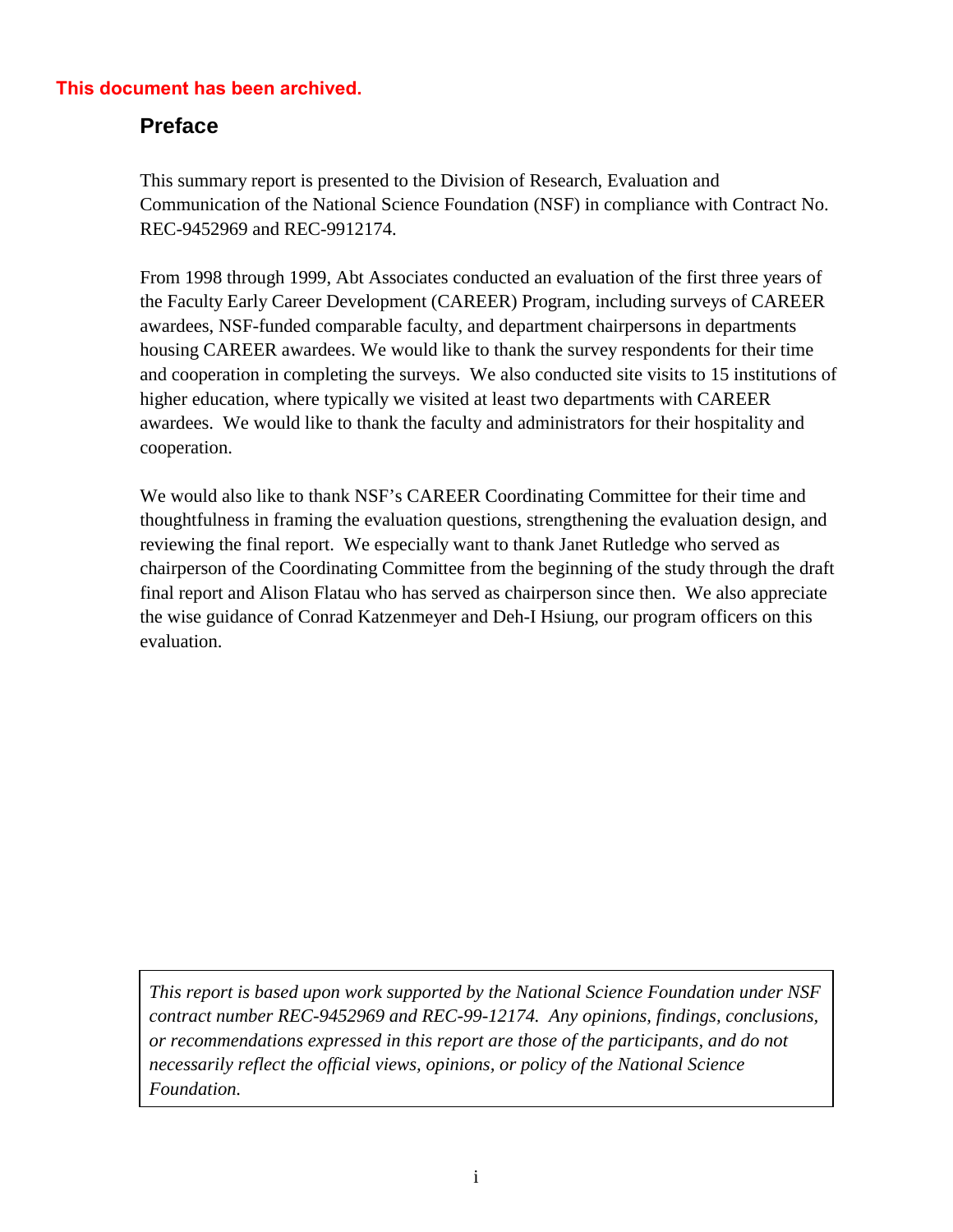#### **EXECUTIVE SUMMARY**

The National Science Foundation's Faculty Early Career Development (CAREER) Program, begun in FY 1995, funds beginning faculty members to develop academic careers that combine research and education. CAREER applicants must be in their first or second tenuretrack or tenure-track-equivalent academic position and within four years of their first appointment. The CAREER awards are to provide stable support (typically \$50,000 a year for four or five years) so that faculty can establish their research programs and integrate their research and education activities. In the first three years (FY 1995 through FY 1997), NSF awarded CAREER awards to 1,037 faculty in institutions of higher education, or about 350 grants a year. All NSF directorates were represented. As the program entered its fifth year, NSF supported an external evaluation of the program. This is the final evaluation report.

The study was designed to describe the CAREER awardees and their professional experiences and activities after receiving the award and compare the professional activities of the awardees with the activities of comparable faculty who did not receive awards. The evaluation design was a quasi-experiment with the CAREER awardees group and two comparison groups. *NSF Comparison Group 1* were faculty members who applied for the CAREER award during the reference years and were not funded, and who subsequently received other NSF funding from regular research programs. *NSF Comparison Group 2* were faculty members who, between the reference years, met the eligibility requirements of the CAREER program, but chose not to apply for the award. However, they applied for and received other NSF funding from regular research programs. In the spring of 1999, mail surveys were sent to these groups, and to department chairpersons in whose departments CAREER awardees were housed. To elaborate on the survey findings and provide rich contextual data on the lives of CAREER awardees within their departments and institutions, site visits were also made to 15 higher education institutions.

Most CAREER awardees were funded by the NSF directorates for engineering (ENG), computer and information science and engineering (CISE), and mathematical and physical sciences (MPS). These directorates each funded at least 25 percent of the awardees. The directorate of biological sciences (BIO) funded 9 percent of awardees and was the next largest funder. Almost three-quarters of awardees were male, and 90 percent were white or Asian. Some 72 percent of them were housed in Research-I institutions. Across all awardees, the average CAREER award was \$256,000. Most funds were spent on research (82 percent) rather than education (18 percent). At least 80 percent of awardees spent funds on graduate student assistance, travel, supplies, summer salary, and equipment. To integrate research and education, most awardees either developed new research-based courses or involved undergraduate students in meaningful research. They have moved away from presenting research only to select graduate students.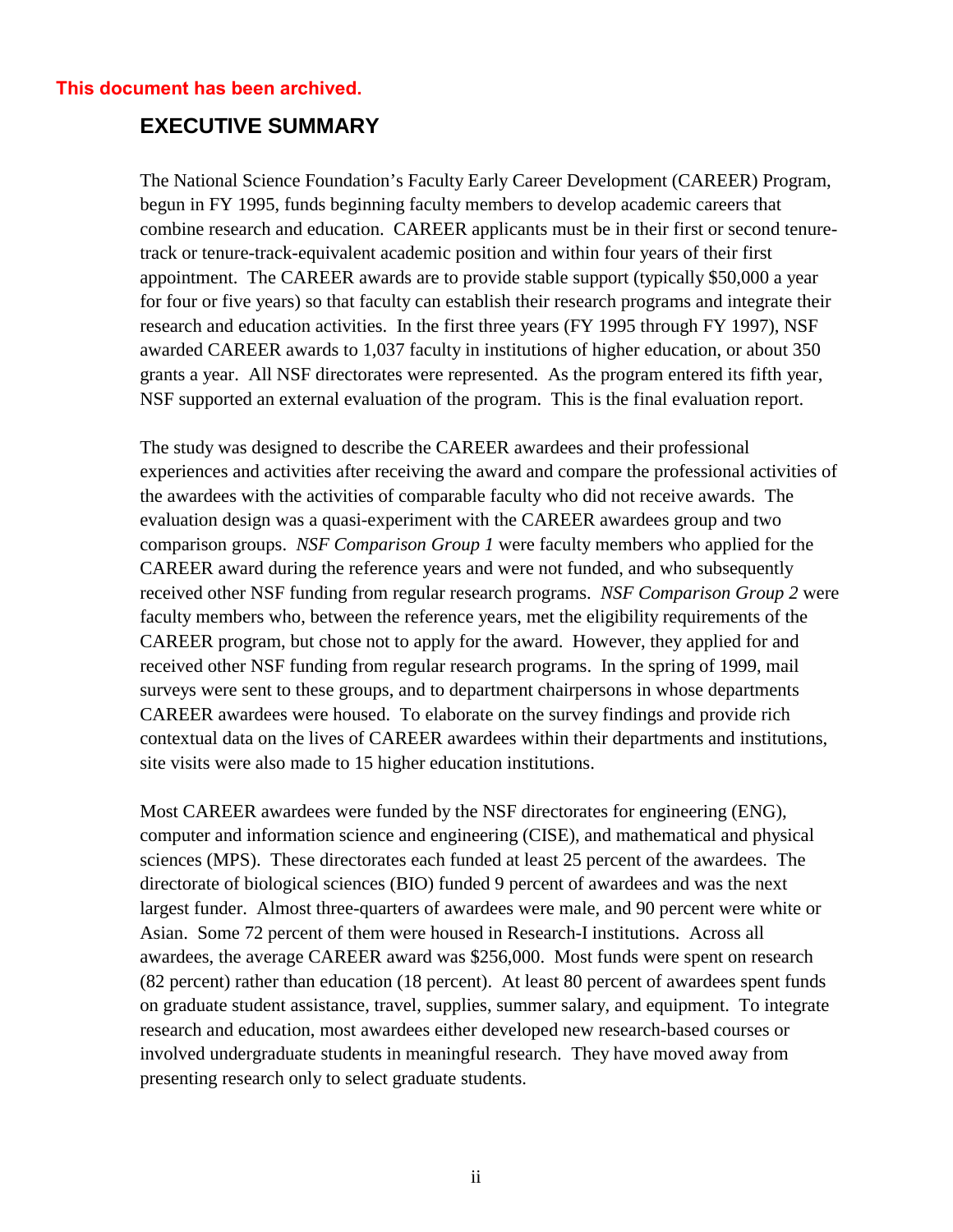Awardees were more likely to report that their award enabled them to integrate research and education than other NSF-funded faculty who never applied to CAREER. In fact, awardees were four times more likely to report integrating research and education. CAREER awardees also reported greater effectiveness in integration than comparable faculty. However, when asked what they would do once the award/grant was over, awardees and other NSF-funded faculty were equally likely to report that they would integrate research and education.

CAREER awardees reported they are advancing in their professional careers. On those outcomes over which they have control (e.g., course development, scholarly presentations, and related work by graduate students), they reported more progress than those NSF-funded faculty who never applied to the CAREER program. They also reported that the award has helped them advance at a faster pace than they would have without the award. Awardees also attributed a faster advancement to their CAREER award than NSF Comparison Group 2 attributed to their single largest grant. The effect sizes, while significant, are quite small. On outcomes involving departmental decisions (e.g., tenure and promotion), there were no differences between the two groups. Why did CAREER awardees report better professional outcomes? One possibility is that integration activities are responsible for the reported differences in professional outcomes. On two outcomes – scholarly presentations and perceived pace of career progression - there is supporting evidence that integration is responsible for the differences in professional outcomes.

Within the institution and in the larger scientific community, the CAREER award was held in very high regard and was seen as very prestigious. It is also used by departments to barter for increased standing within their institutions. Beyond its prestige, however, the award has had little impact on the institution, according to department chairpersons. It was not among the criteria for tenure or promotion, nor was it used as a strategy for improving course offerings.

Although required in the program application, the departmental endorsement did not lead to an active partnership with awardees. It was more often a sign-off than a commitment to mentoring CAREER awardees or enabling them to integrate research and education. In fact, most department chairpersons reported treating CAREER awardees and CAREER-eligible faculty the same. The departmental partnership that was to accompany the CAREER awards seldom included mentoring as CAREER faculty defined it.

CAREER awardees rated NSF's performance in managing the program as good or excellent, but they rated the quality of guidance *prior* to award higher than guidance *during* the award. About two-fifths of the awardees recommended more feedback from NSF, and an equal proportion recommended more NSF support for national or regional meetings among CAREER awardees. About two-thirds of the awardees recommended greater NSF financial support for their work, typically so they can support more than the one graduate student currently supported with the award.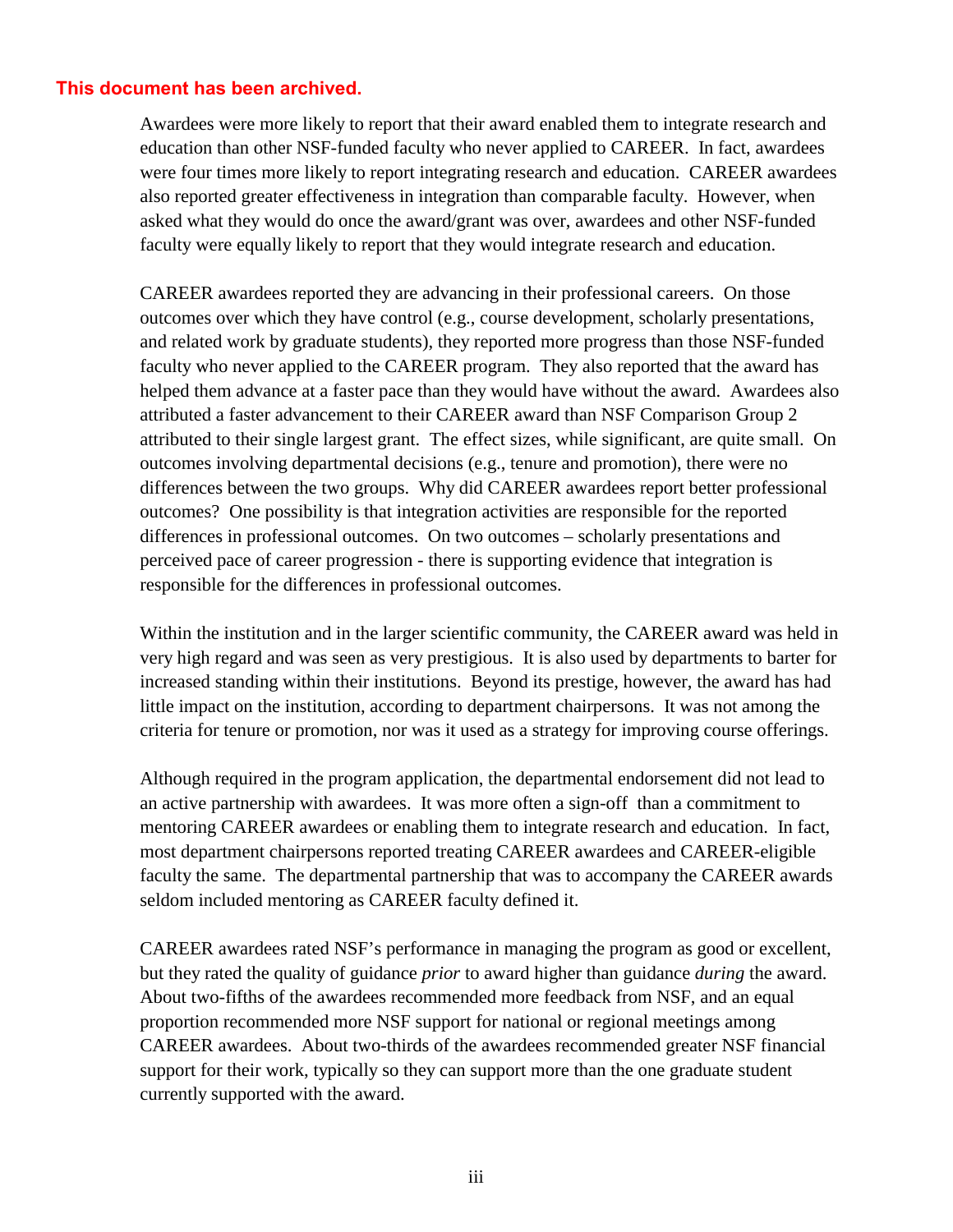## **1. HISTORY AND DESIGN OF STUDY**

#### **Overview**

The Faculty Early Career Development (CAREER) Program is one example of the National Science Foundation's (NSF's) intensified efforts to strengthen the Nation's science, mathematics, engineering, and technology (SMET) academic workforce by integrating research and education in academic environments. Individual faculty members are an essential resource in achieving the integration of research and teaching, and NSF through the CAREER program is seeking to influence the priorities of individuals new to academic careers. CAREER is an unusual program in NSF's education and training portfolio because the individual faculty enhancement projects it supports have decentralized funding and management; that is, every NSF directorate is responsible for making and managing awards.

The NSF's disciplinary directorates fund the majority of individual CAREER projects, and the CAREER program is managed by a cross-directorate CAREER Coordinating Committee. As the CAREER program entered its fifth year, the CAREER Coordinating Committee asked the Directorate for Education and Human Resources (EHR) to fund an evaluation study. This is the final report on the evaluation of the CAREER program.

#### **History of the Early Faculty Awards Programs**

NSF support to enable young faculty to perform quality research and education began in 1983, when the Presidential Young Investigators (PYI) program was initiated. It remained active until the NSF New Young Investigators (NYI) program replaced it in 1992. Both programs were research-oriented and funded an average of 200 faculty per year. Another, more selective program began in 1992, when the White House asked NSF to institute the Presidential Faculty Fellows (PFF) program. The PFF differed from the PYI in that it awarded young faculty up to \$100,000 per year for five years with no matching-fund option. The PFF also put more emphasis on education and outreach activities.

In 1994, the Faculty Early Career Development (CAREER) program was approved by NSF's National Science Board; the first awards were made in FY 1995. Several programs were terminated and their objectives incorporated into CAREER. These were the NYI, Research Initiation Award, and Minority Research Initiation. These programs often were limited to select directorates and emphasized research, rather than other academic activities. The CAREER program consolidated these programs by creating a Foundation-wide program that supported the research and education efforts of beginning faculty within the context of their academic career development.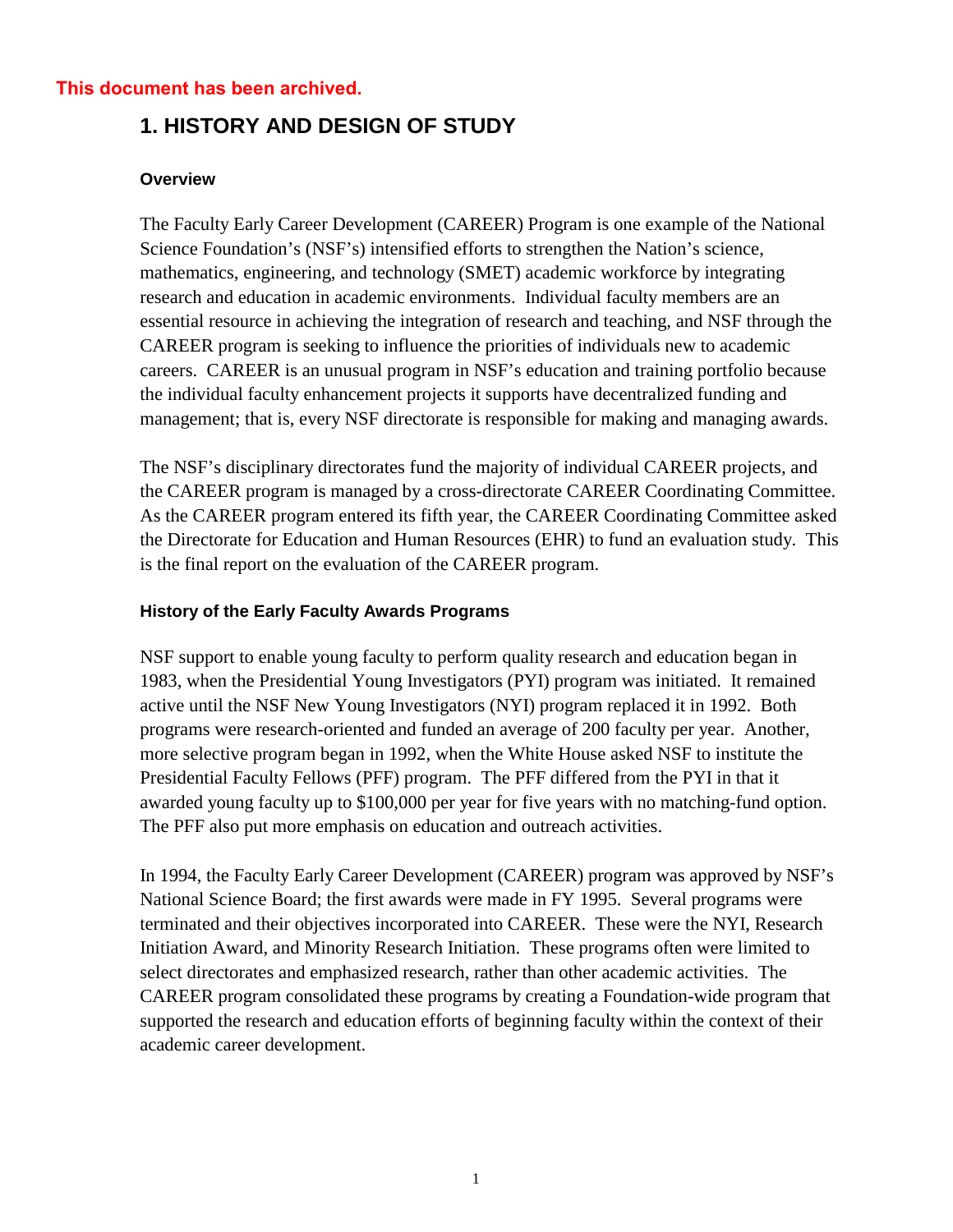The most recent shift in early-career awards occurred in 1996, when the Presidential Early Career Awards for Scientists and Engineers (PECASE) program was instituted, replacing the PFF awards. Beginning in FY 1997, nominees for this award were selected by the NSF from among the "most meritorious first year CAREER awardees supported by the CAREER program." In the same year, the CAREER program announcement termed CAREER "a premier program." When a CAREER awardee is granted a PECASE award, the funding level is adjusted to the maximum amount of \$500,000 over a five-year period. A maximum of 20 PECASE awards are granted per year to NSF nominees (and 40 more to nominees of other federal agencies).

#### **The CAREER Program**

The CAREER program funds beginning faculty members to develop academic careers that combine research and education. More specifically, the statement of purpose initially focused on "the support for quality research and education in the broadest sense and the full participation of those traditionally underrepresented in science and engineering. This program enhances and emphasizes the importance the Foundation places on the development of full, balanced academic careers which include both research and education."

CAREER applicants must be in their first or second tenure-track or tenure-track-equivalent academic position and within four years of their first appointment to such a position. Rather than nominations from institutions with a brief research abstract, as was the case with PYI, NYI, and PFF, CAREER applicants prepare and submit a 15-page Career Development Plan with a departmental endorsement.

Integrating research and education has been central to the CAREER program, and such activities are not seen as an add-on to other research and education activities. The 1997 CAREER Program Announcement provided multiple integration examples, including course or curriculum development; participation in pre-college educational activities; new approaches to graduate training and mentoring; and outreach to schools and communities. $1$ 

What further distinguishes the CAREER award from its predecessors is the departmental endorsement. In the FY 1997 Program Announcement (p.4), the department head *must* provide a statement that "should include a description of how the faculty member's career development plan is supported by and is integrated into the educational goals of the department and the institution." [bold in original] Among the examples for support were mentoring, salary, instruments, lab facilities, and research support.

The funding and timeline for the CAREER award are intended to provide stable support at a sufficient level and duration to enable CAREER awardees to achieve the balanced education and research career development objectives of the program. CAREER awards initially were

 $\mathbf{1}$ 1 National Science Foundation (1997). Faculty Early Career Development (CAREER) Program, Guidelines for Submission of Proposals. NSF 97-87, p.4.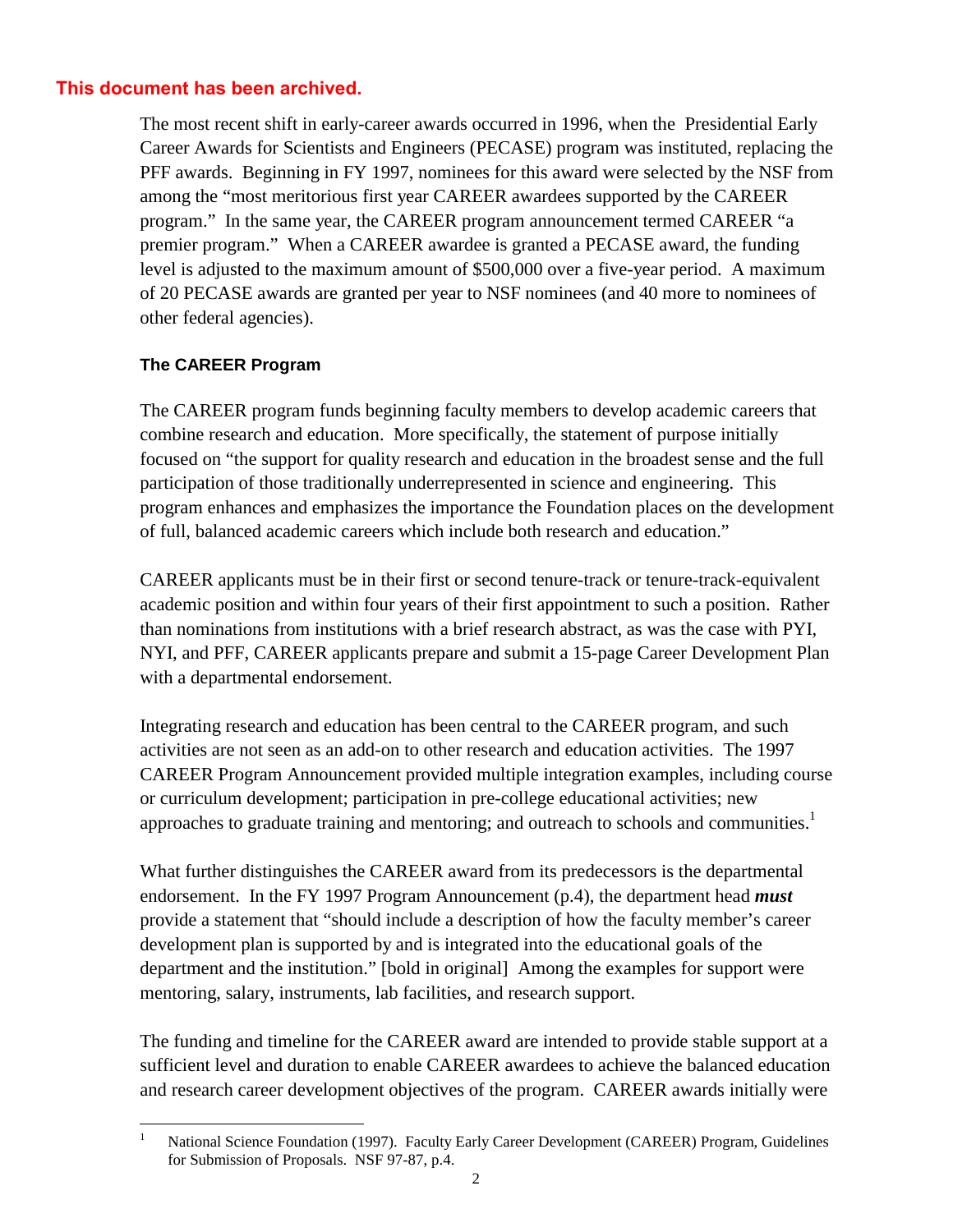for at least three years but not more than five years. In FY 1996 and thereafter, the award duration was changed to at least four years but not more than five years. Over time, the funding maximum became \$500,000 and the minimum was changed to not less than \$200,000 for four years or \$250,000 for five years.

In the first three years (FY 1995 through FY 1997), NSF awarded CAREER awards to 1,037 faculty in institutions of higher education, or about 350 grants a year. All NSF directorates were represented. These 1,037 CAREER awardees are the focus of this evaluation.

#### **Evaluation Design**

The study was designed to address research questions calling for a description of the CAREER awardees and of their professional experiences and activities after receiving the award and for a comparison of the professional activities of the awardees with the activities of comparable faculty who did not receive awards. The evaluation design was a quasiexperiment with the CAREER awardees group and two comparison groups:

- *NSF Comparison Group 1* were faculty members who applied for the CAREER award during the reference years and were not funded, and who subsequently received other NSF funding from regular research programs. There were 440 faculty in this group.
- *NSF Comparison Group 2* were faculty members who, between the reference years, met the eligibility requirements of the CAREER program, but chose not to apply for the award. However, they applied for and received other NSF funding from regular research programs. These people were identified through a process of elimination. Surveys were mailed to a random sample of 924 academicallybased NSF grantees who had received awards in the three-year period. We then asked respondents whether they were CAREER applicants and whether they had begun their first tenure-track or tenure-track equivalent position in the fall of 1991 or later.

The data for the study were collected through surveys and site visits. Mail surveys were sent to all of the faculty members in the CAREER awardees group and the two NSF Comparison Groups. In addition, mail surveys were sent to the department chairpersons in the 725 departments across 250 institutions in which the CAREER awardees were distributed. The response rates for each group are shown below.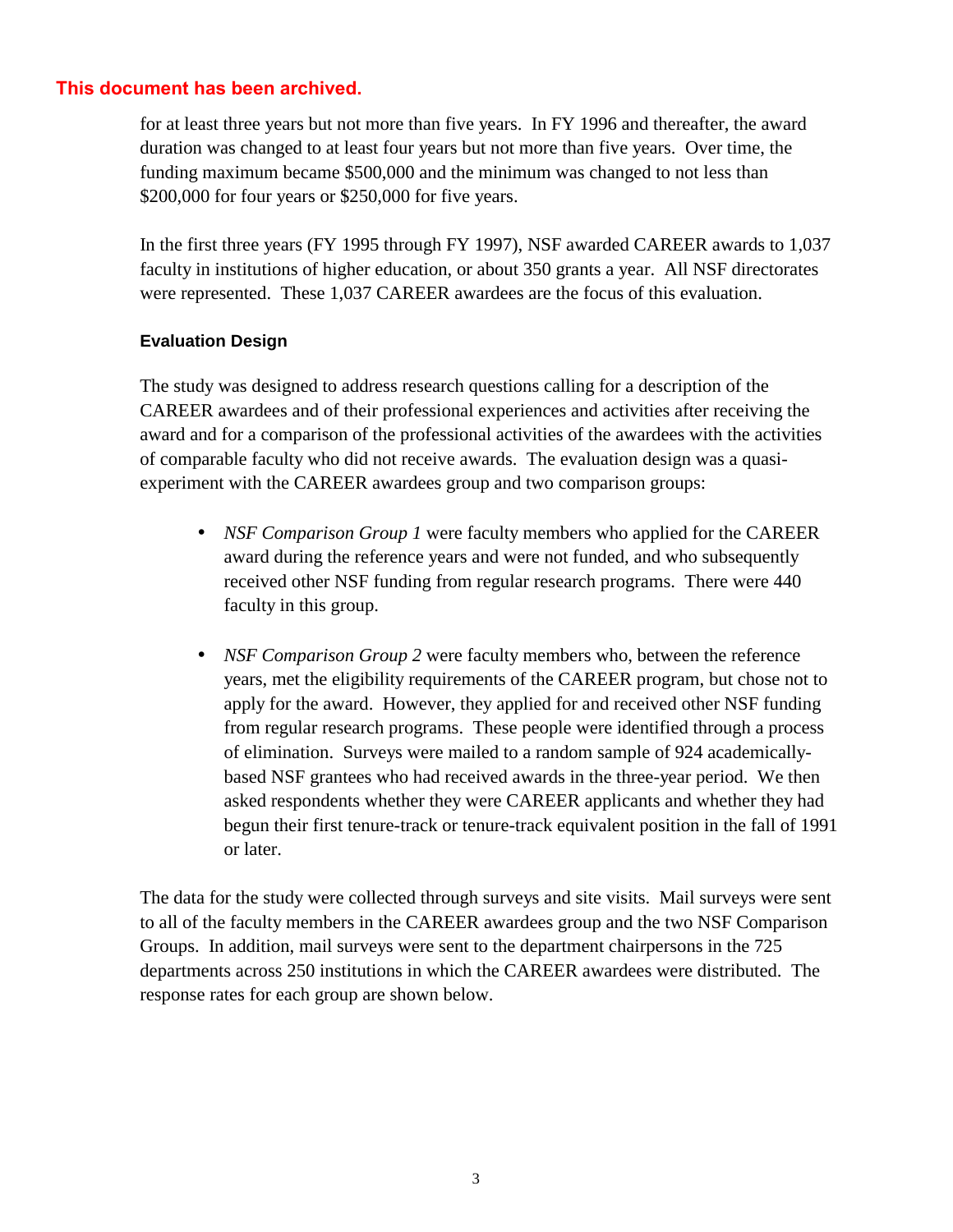| Sample (n)                    |         | <b>Survey Response Rate</b> |
|-------------------------------|---------|-----------------------------|
| <b>CAREER</b> awardees        | (1,037) | 77%                         |
| <b>NSF Comparison Group 1</b> | (440)   | 59%                         |
| NSF Comparison Group 2        | (924)   | $56\%^2$                    |
| Department chairpersons       | (725)   | 53%                         |

The survey for CAREER awardees and the two NSF Comparison Groups included items on academic and employment backgrounds, career paths and productivity to date, activities undertaken in integrating research and education, and factors affecting academic progress. The comparison groups were essential in assessing the similarities and differences in the success and career advancement of faculty members supported by the CAREER program and those who were not supported by the CAREER program but through other NSF funding.

The survey of department chairpersons included items on their involvement with CAREER awardees, the extent and types of institutional support for CAREER and CAREER-eligible faculty, the image of CAREER, and the impact of the CAREER award on the department and institution.

In addition to the surveying conducted in the spring of 1999, site visits were made to 15 higher education institutions. The institutions varied in Carnegie Rating, geographic location, public vs. private support, and in the number of CAREER awardees on campus. Typically, at least two departments with CAREER awardees were visited in each institution. All site visits were conducted by two-person teams over two days. One-on-one interviews were conducted with the provost, deans, department chairpersons, senior faculty members, CAREER awardees, and other junior faculty members. The site visits served to elaborate on the survey findings and provided rich contextual data on the lives of CAREER awardees within their departments and institutions.

<sup>&</sup>lt;u>.</u> <sup>2</sup> Valid responses were obtained from 226 respondents. Another 350 were ineligible responses (38%) and 64 were invalid mailouts. The overall response rate was 44%. Of the remaining 284 non-respondents, if we assume a similar rate of ineligibility (38%), then the overall response rate would be 56%.

A note on ineligible responses: Each comparison group was limited to research grantees in the NSF data base. For NSF Comparison Group 2, respondents were declared ineligible based upon how they filled out the preliminary questions on the first page of the survey. That is, they were ineligible if they had applied for a CAREER award, were not currently holding a tenure track position, or began their first tenure track appointment before fall of 1991.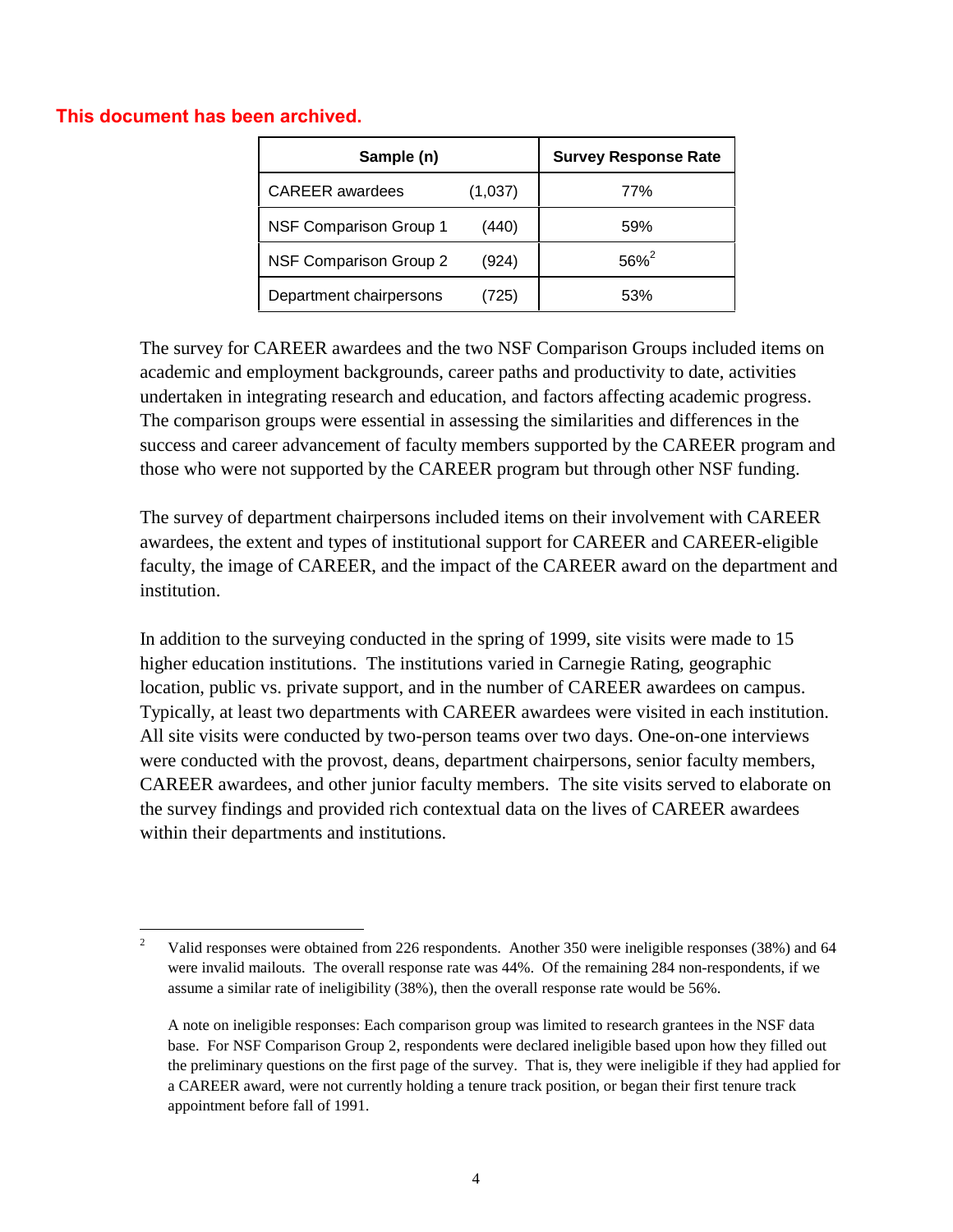The survey data were analyzed to describe the CAREER awardees and their activities. The analyses comparing the CAREER awardees to the NSF Comparison Group 2 on their integration of research and education and their professional advancement used Ordinary Least Square (OLS) regression analyses. The groups were compared on each professional outcome, taking into account demographic characteristics of the sample (age, gender, minority status), the directorate of funding, and the Carnegie Rating of the institution of current employment.

#### **Organization of the Report**

Section 2 of this report focuses on the CAREER award itself—the purposes for which CAREER awardees use their funds and the adequacy of the grant. Section 3 describes integration of research and education. Section 4 assesses the effects of CAREER and compares the career development of CAREER awardees against other faculty. Section 5 looks at the CAREER awardees within their institutions, concentrating on the supports they received and the impact the award has had on the institution. Section 6 explores how the CAREER awardees assess NSF grant management and the recommendations they have for program improvement.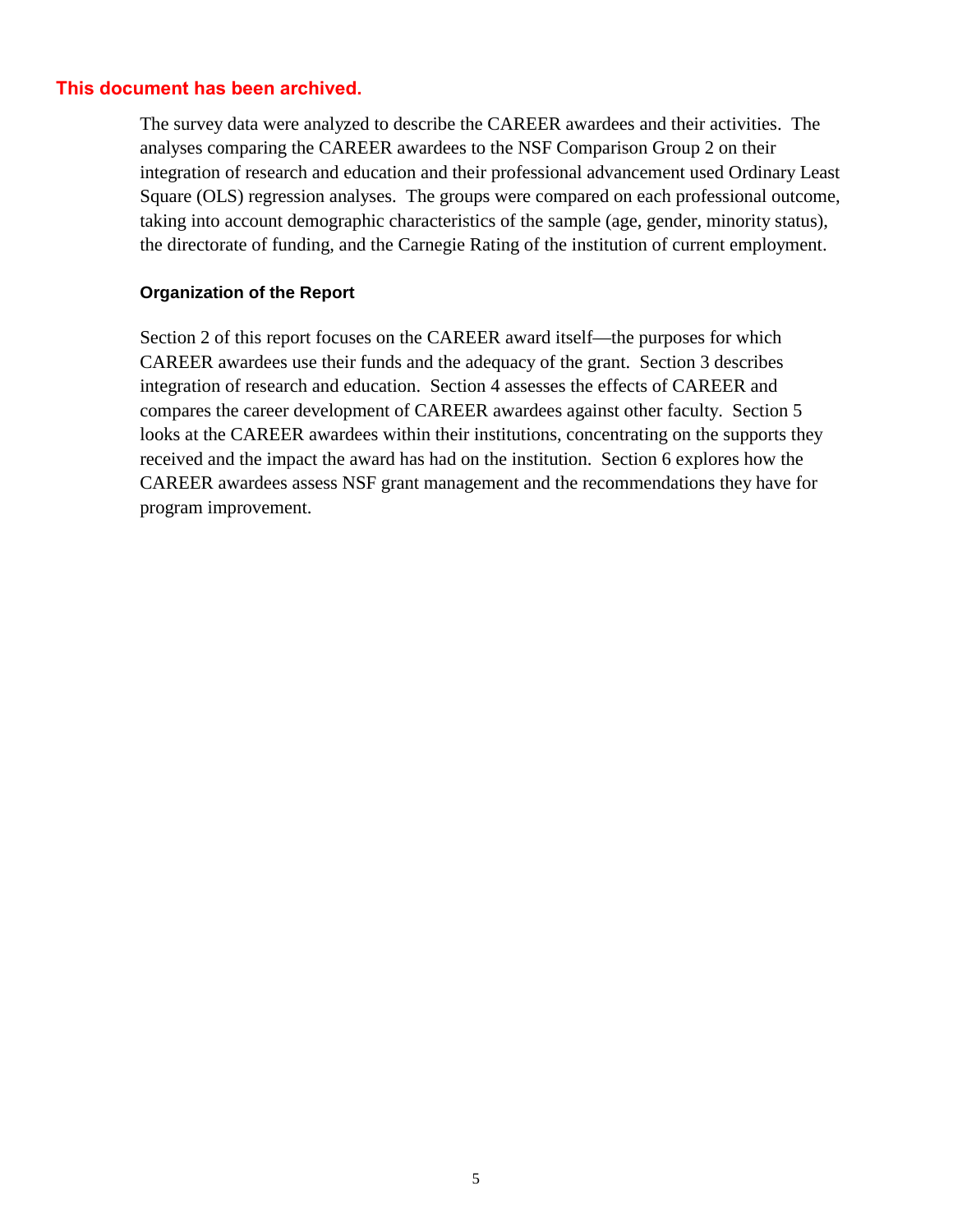#### **2. THE CAREER AWARD**

#### **Who are the CAREER Awardees?**

Among the 1,037 CAREER awardees funded in the first three years (FY 1995 through FY 1997), the Engineering (ENG), Computer and Information Science and Engineering (CISE), and the Mathematical and Physical Science (MPS) directorates made the largest number of awards at 315, 291, and 254 awards, respectively.<sup>3</sup> Some 73 percent of the CAREER awardees were male, and 90 percent were either white or Asian. Among institutions of higher education, 72 percent of the awardees were housed in Research-I institutions, followed by 13 percent in Research-II institutions. The background characteristics of the CAREER respondents (77 percent of the total) closely mirrored those of all awardees.

How similar are the CAREER awardees and those faculty in the two comparison groups? NSF Comparison Group 1 are faculty who applied for and were denied the CAREER award, and received other NSF funding. NSF Comparison Group 2 are other early career faculty who did not apply for the CAREER award and received other NSF funding. When the comparison groups were selected, the common thread was that all were recent doctorates, all were employed in tenure-track positions, and all were funded by the National Science Foundation. The CAREER awardees had funds to integrate research and education, while the NSF Comparison Groups had funds from the regular research program. But are their backgrounds similar, especially on characteristics that are typically associated with professional advancement? The variables we tested were: gender, age, race/ethnicity, and Carnegie Rating of institution of current employment.<sup>4</sup> We also compared them by NSF directorate of funding.

As shown in Exhibit 2.1 and Exhibit 2.2, significant differences exist between the CAREER awardees and NSF Comparison Groups 1 and 2. Given that groups were not matched, it was not surprising that they varied on nearly all the demographic, institutional, and NSF fundingrelated variables. In addition to significant differences by NSF directorate of funding, the CAREER awardees also have had their awards somewhat longer (an average of 30.9 months for CAREER awardees versus 26.5 months for NSF Comparison Group 2). (Because some directorates awarded longer grants than did other directorates, we cannot determine the independent effect of length of grant.) It is important to note that there were no differences in either Carnegie Rating of doctorate-granting institution or award/grant amount between

<sup>3</sup> <sup>3</sup> The seven NSF directorates are biological sciences (BIO); computer and information science and engineering (CISE); education and human resources (EHR); engineering (ENG); geosciences (GEO); social, behavioral and economic sciences (SBE); and mathematical and physical sciences (MPS). Because so few CAREER awards were made in FY 1995-FY 1997 in GEO (47), SBE (19), and EHR (16), these awardees are grouped into a single category in the later analysis. The one awardee from the Office of Polar Programs (OPP) is also included in this "combined directorate" group.

<sup>&</sup>lt;sup>4</sup> Race/ethnicity was used to see whether CAREER supported those groups that were underrepresented in mathematics, science and engineering. Traditionally underrepresented groups are all groups except whites and Asians.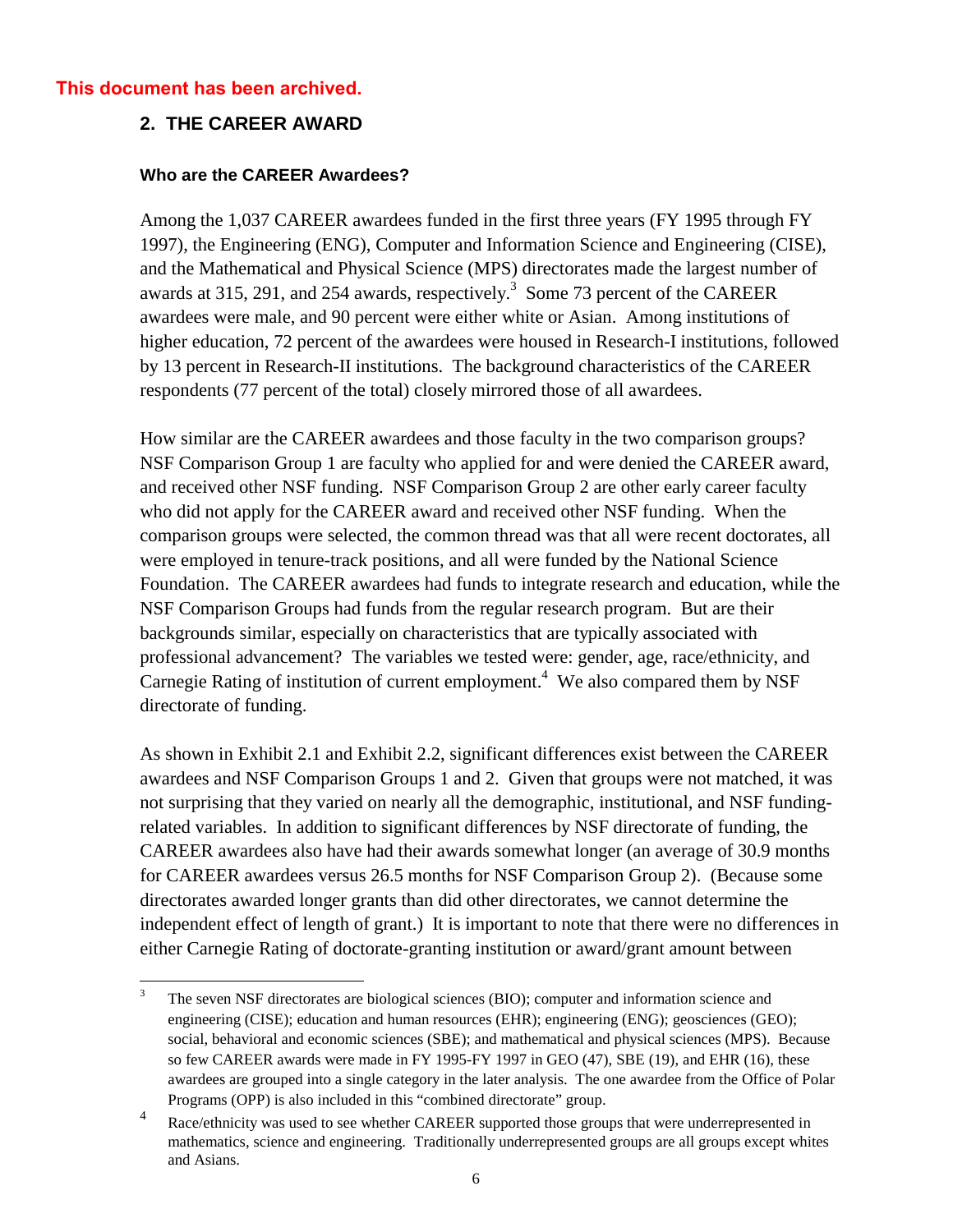CAREER awardees and either comparison group.<sup>5</sup> To preview subsequent sections: because of the differences, it

**CAREER Awardees**

**Exhibit 2.1** 

**CAREER and NSF Comparison Group Awardees by Directorate of Funding, FY 1995 – FY 1997** 

![](_page_13_Figure_4.jpeg)

Note: CAREER awardees and NSF Comparison Group 1 are quite similar, except a higher proportion of CAREER awardees are found in CISE and a lower proportion in ENG. CAREER awardees and NSF Comparison Group 2, on the other hand, are dissimilar, with much higher proportions of CAREER awardees in CISE and ENG and correspondingly lower proportions in BIO and the "combined directorates." Among NSF Comparison Group 2, the 44 percent in "combined directorates" are EHR (23 percent), SBE (11 percent), GEO (8 percent), and O/D (2 percent).

 $\sqrt{5}$ Unlike CAREER awards, the range in grant amount for NSF Comparison Groups 1 and 2 was quite large.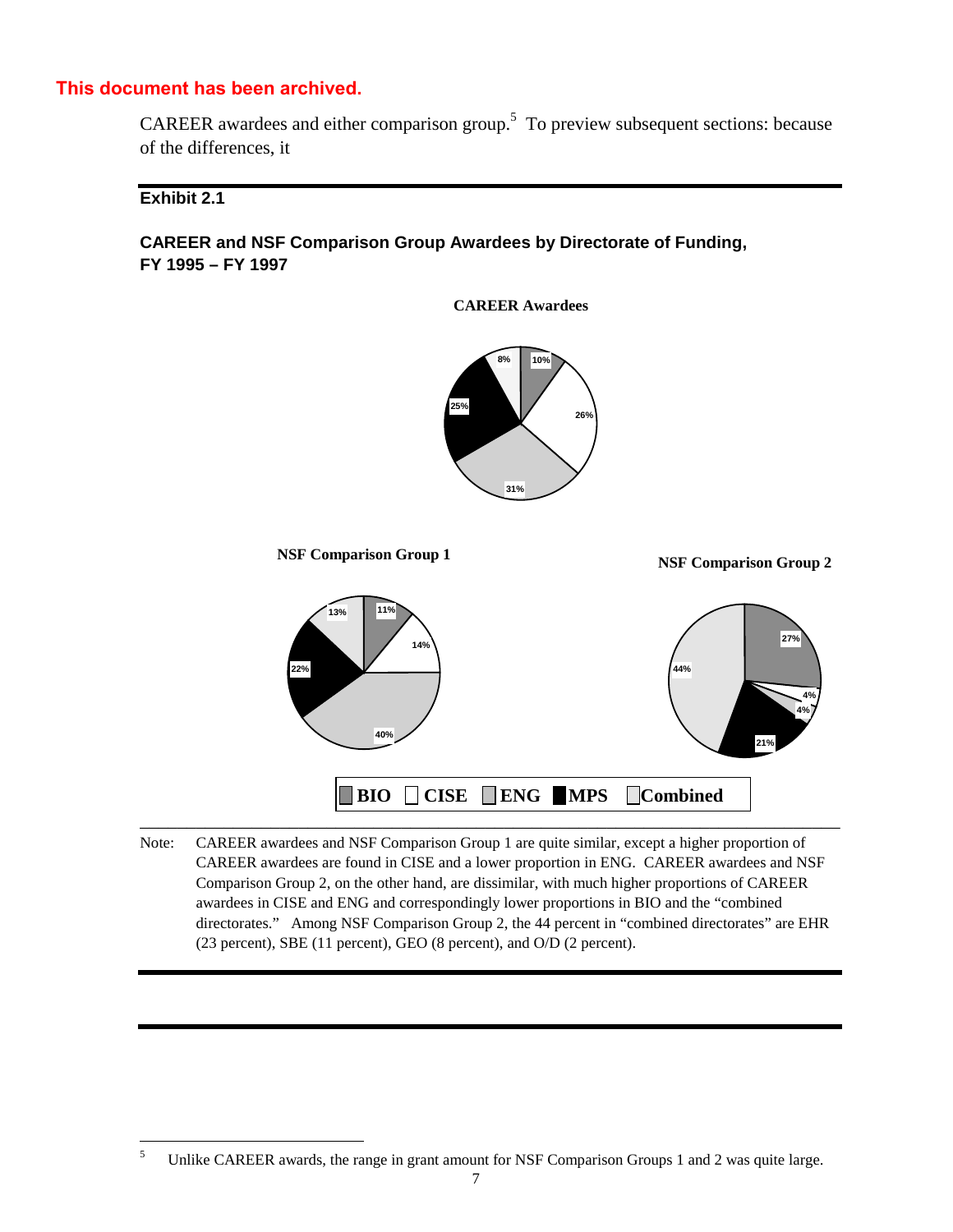#### **Exhibit 2.2**

|                                                                                                       |                 | <b>NSF</b> | <b>NSF</b> |  |
|-------------------------------------------------------------------------------------------------------|-----------------|------------|------------|--|
|                                                                                                       | <b>CAREER</b>   | Comparison | Comparison |  |
| <b>Characteristic</b>                                                                                 | <b>Awardees</b> | Group 1    | Group 2    |  |
| Age in years                                                                                          | 36.3            | 37.4       | 38.2       |  |
| Percent Male                                                                                          | 73              | 77         | 51         |  |
| Percent in Traditionally Underrepresented Groups                                                      | 8               | 15         | 19         |  |
| Awards and Grants from All Sources                                                                    | \$1,089,886     | \$858,134  | \$846,028  |  |
| Percent Employed in Research I Institutions                                                           | 70              | 51         | 45         |  |
| Note: There were significant differences between CAREER awardees and the NSF Comparison Groups on     |                 |            |            |  |
| each variable, except for the total of all awards, and the proportion of males among CAREER awardees  |                 |            |            |  |
| and NSF Comparison Group 1. Almost half of NSF Comparison Group 2 were women. Women were at           |                 |            |            |  |
| least half of the grantees in BIO, HER, and SBE, and over 43 percent of the grantees in MPS and CISE. |                 |            |            |  |

#### **Background Characteristics of CAREER and NSF Comparison Group Awardees**

will be important to include these background characteristics in analyses of the integration of research and education activities and of the professional advancement of CAREER awardees vis-a-vis comparable faculty.

#### **Learning about and Applying to the CAREER Program**

CAREER awardees found out about the program in several ways. When asked to check all that applied, more than half of the awardees (52 percent) learned of the program through NSF sources, such as publications, websites, program staff, or a NSF conference on funding. Exactly half reported they were told about the program by faculty in their own institution and about a quarter (27 percent) heard about it from faculty elsewhere.

In most directorates, awardees found out about the program from similar sources. Those in the CISE directorate, on the other hand, were more likely to find out about the program from a faculty member/colleague at another institution (39 percent vs. no more than 20 percent in all the other directorates) and less likely to learn about the program through NSF publications (30 percent vs. at least 40 percent all other directorates).

CAREER awardees and members of NSF Comparison Group 1 applied to the program for multiple reasons and both ranked the relative importance of these reasons. For both groups, funding was the most important reason for applying (4.6 on a five-point scale). The second most important reason for CAREER awardees was strengthening eligibility for tenure, followed by conducting research in a new area. For members of NSF Comparison Group 1, these two reasons were almost equally rated. Integrating research and education was less important, ranking fourth for both groups (3.4 on a five-point scale).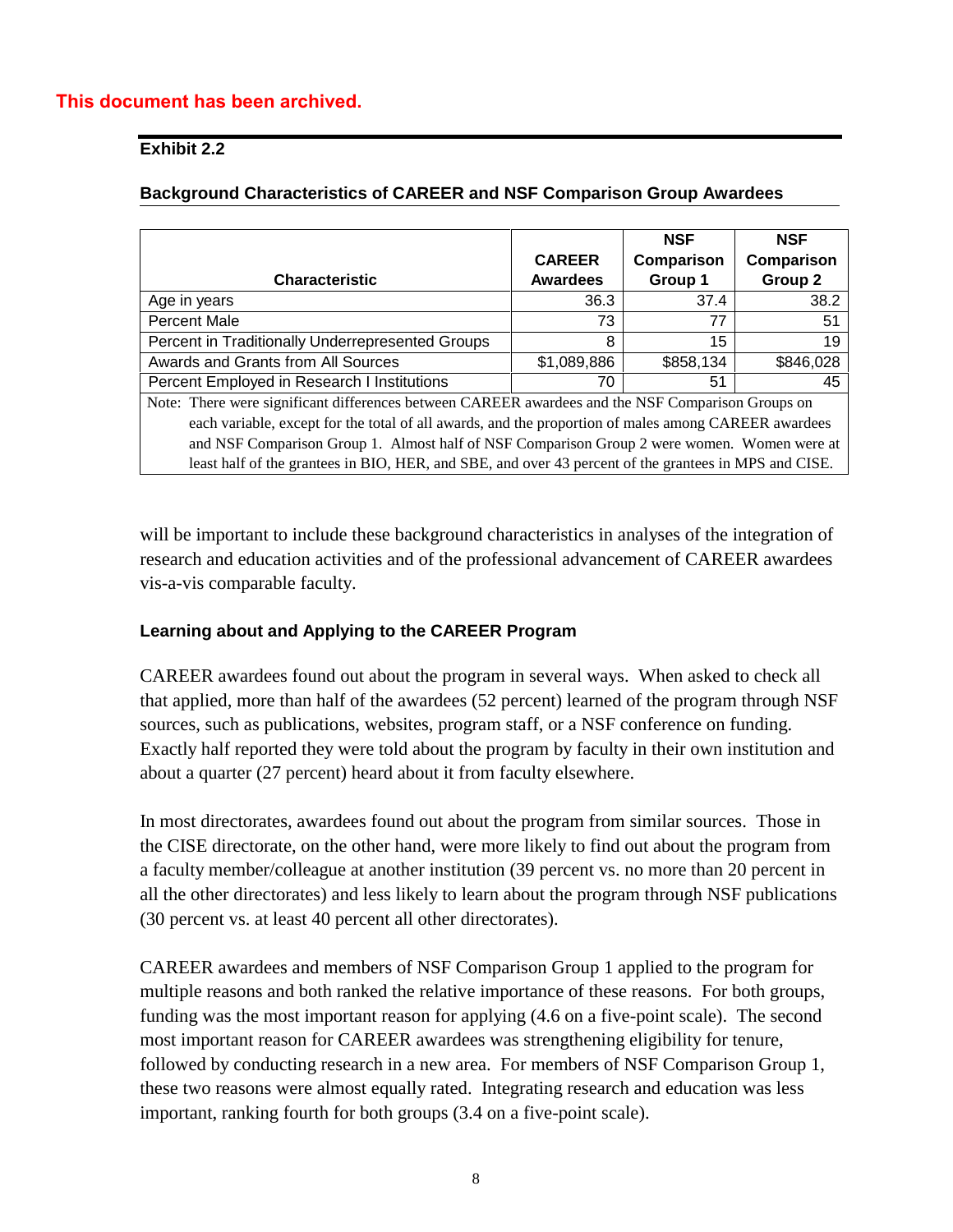#### **CAREER Award: Amount and Duration**

At the program level, both the average dollar amount and duration of the CAREER award remained the same between FY 1995 and FY 1997. The average CAREER award amounts ranged from \$248,000 in FY 1995 to \$265,000 in FY 1997. Similarly, during that period, the average award duration of four years did not change significantly.

In each year, over two-thirds of CAREER awardees noted that the funding amount was "fairly" or "very" adequate. CAREER awardees were more content with the duration of the award than with the amount of funding. Eighty-six percent of awardees felt that the duration was at least "fairly" adequate (Exhibit 2.3).

Of note is that the CISE directorate, on average, made much smaller awards than other directorates. CISE awards averaged \$3,265 a month compared to an overall mean across alldirectorates of \$4,204. BIO awards, on the other hand, were larger and averaged \$5,287 a month. $6$ 

#### **Exhibit 2.3**

#### **Adequacy of CAREER Support**

![](_page_15_Figure_7.jpeg)

<sup>6</sup> 6 To compare awards with differing durations, a *per month* award amount (and adjusted for indirect costs) was computed.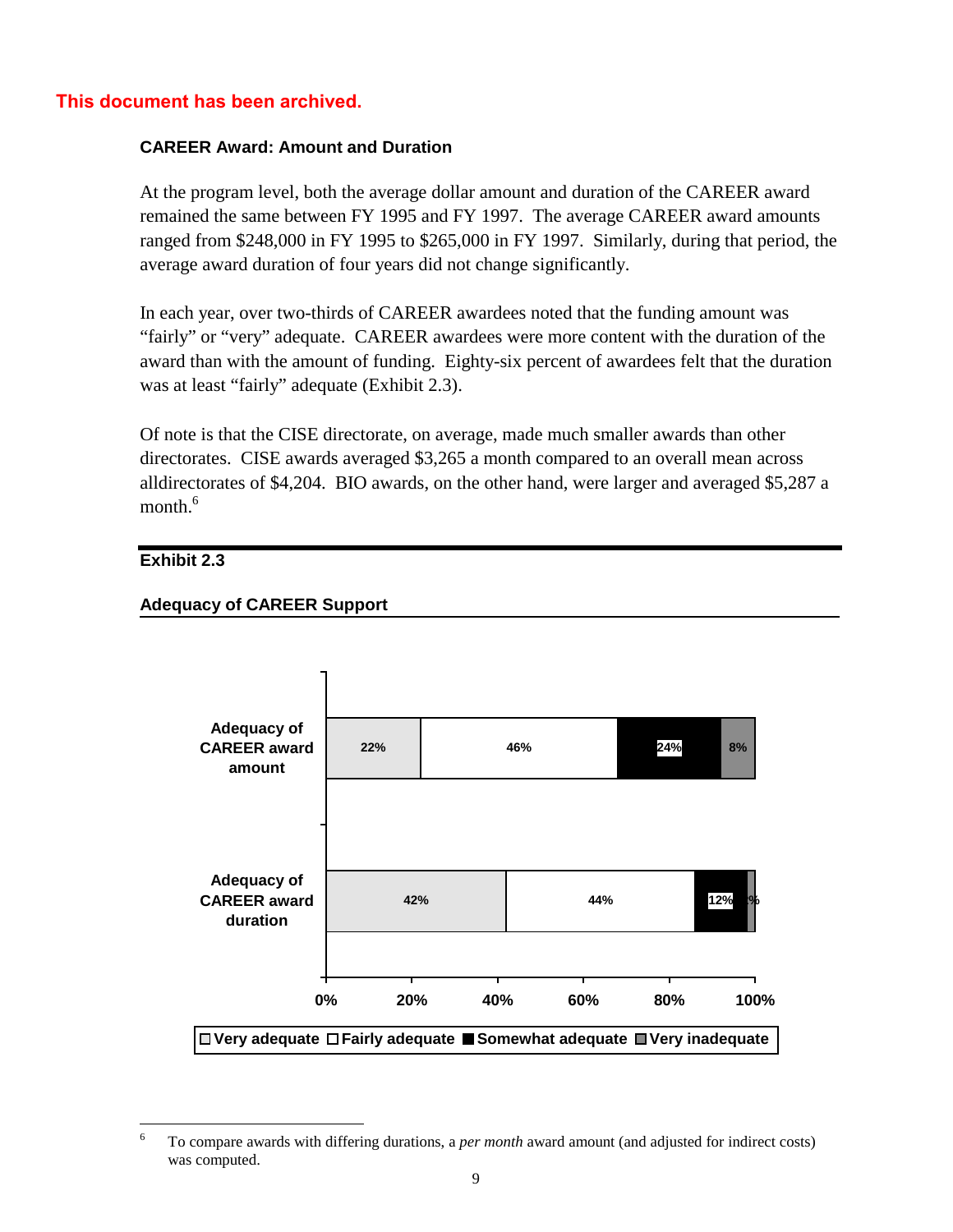Those awardees with three-year awards were more likely to report that the duration was inadequate than those with four-year awards or five-year awards.<sup>7</sup> However, their assessment may be related to the amount of award since awardees with three-year awards had smaller total awards, and generally duration and amount of award were highly correlated.

Award duration was also mentioned during the site visits. Several CAREER awardees and senior faculty suggested that the CAREER program should consider stopping the "CAREER clock" just as some institutions stop the "tenure clock" for faculty on leave to start families. Extending the award for family leave was especially important for women faculty members.

We modeled these relationships using multiple regression techniques. The dependent variable was a four-point scale on adequacy of funding. Independent variables initially selected to predict variation in the level of satisfaction were gender, Carnegie Rating of institution of current employment (Research-I vs. non-Research-I), year CAREER award received, duration of award (three years, four years, or five years), NSF directorate of award (that is, CISE, ENG, MPS, and BIO, with the remaining directorates combined as they made few awards), underrepresented status (white and Asian vs. traditionally underrepresented groups), and amount of award (standardized to month and adjusted for indirect costs for FY 1995 and FY 1996 awardees). Of these, three pairs of independent variables were highly correlated [that is, (a) NSF directorate and amount of award, (b) duration and year of award, and (c) duration and amount of award], so directorate and duration rather than the other variables were used in the analysis.

#### **Use of Award or Grant Funds**

CAREER awardees spent more of their award funds on research than on education (82 percent vs. 18 percent). CAREER awardees were more similar to NSF Comparison Group 1 than they were to NSF Comparison Group 2 in their use of funds, with NSF Comparison Group 2 spending somewhat more funds (25 percent) on education.<sup>8</sup>

CAREER awardees reported spending their funds for multiple purposes (Exhibit 2.4). Overall, at least 80 percent of awardees spent funds on graduate student assistance, travel, supplies, and summer salary. Awardees from the CISE directorate were less likely to report spending funds on supplies and undergraduate assistance than other directorates, while virtually all BIO awardees reported spending money on supplies. About three-quarters of BIO awardees reported spending funds on graduate and undergraduate students, while more awardees in other directorates supported graduate students. Grantees from both NSF

 $\overline{7}$ Sixty-eight percent of respondents had four-year awards, 20 percent had five-year awards, and 12 percent had awards of three years.

<sup>&</sup>lt;sup>8</sup> CAREER awardees reported on their CAREER award, while the NSF Comparison Groups reported on their single largest NSF grant.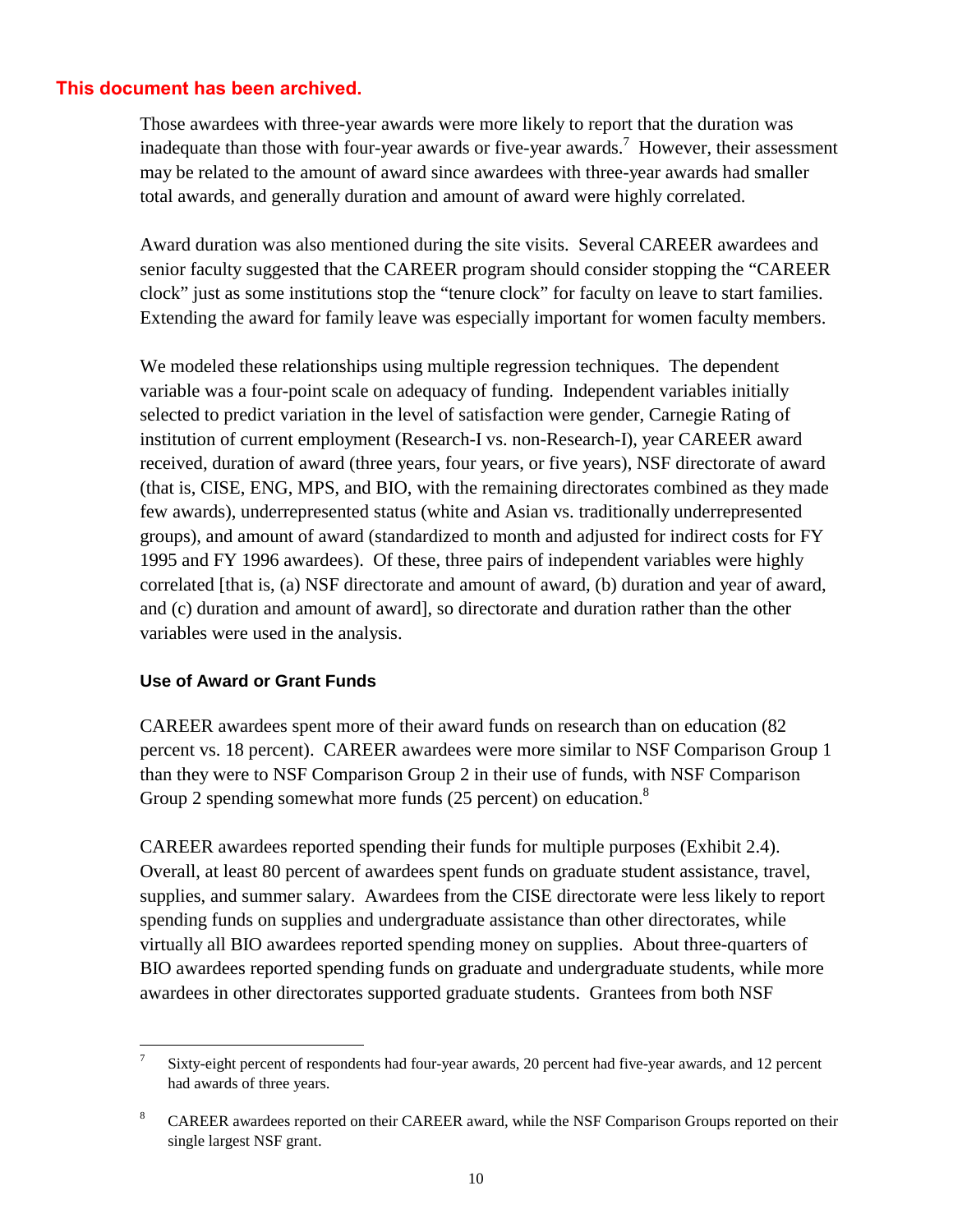Comparison Groups were less likely than CAREER awardees to report spending funds on either graduate or undergraduate students.

#### **Exhibit 2.4**

#### **Specific Use of Funds**

|                                             | Percentage*                                   |                                               |                                               |  |
|---------------------------------------------|-----------------------------------------------|-----------------------------------------------|-----------------------------------------------|--|
| Percent of recipients who use<br>funds for: | <b>CAREER</b><br><b>Awardees</b><br>$(n=789)$ | <b>NSF Comparison</b><br>Group 1<br>$(n=242)$ | <b>NSF Comparison</b><br>Group 2<br>$(n=173)$ |  |
| Graduate student assistance                 | 93%                                           | 69%                                           | 48%                                           |  |
| Travel                                      | 90                                            | 69                                            | 68                                            |  |
| Summer salary for yourself                  | 86                                            | 70                                            | 66                                            |  |
| <b>Supplies</b>                             | 85                                            | 69                                            | 65                                            |  |
| Equipment/instruments                       | 82                                            | 66                                            | 68                                            |  |
| Undergraduate student assistance            | 65                                            | 43                                            | 42                                            |  |

\* For each case, there were significant differences between CAREER awardees and each comparison group.

Each column adds to more than 100 percent because respondents checked multiple categories.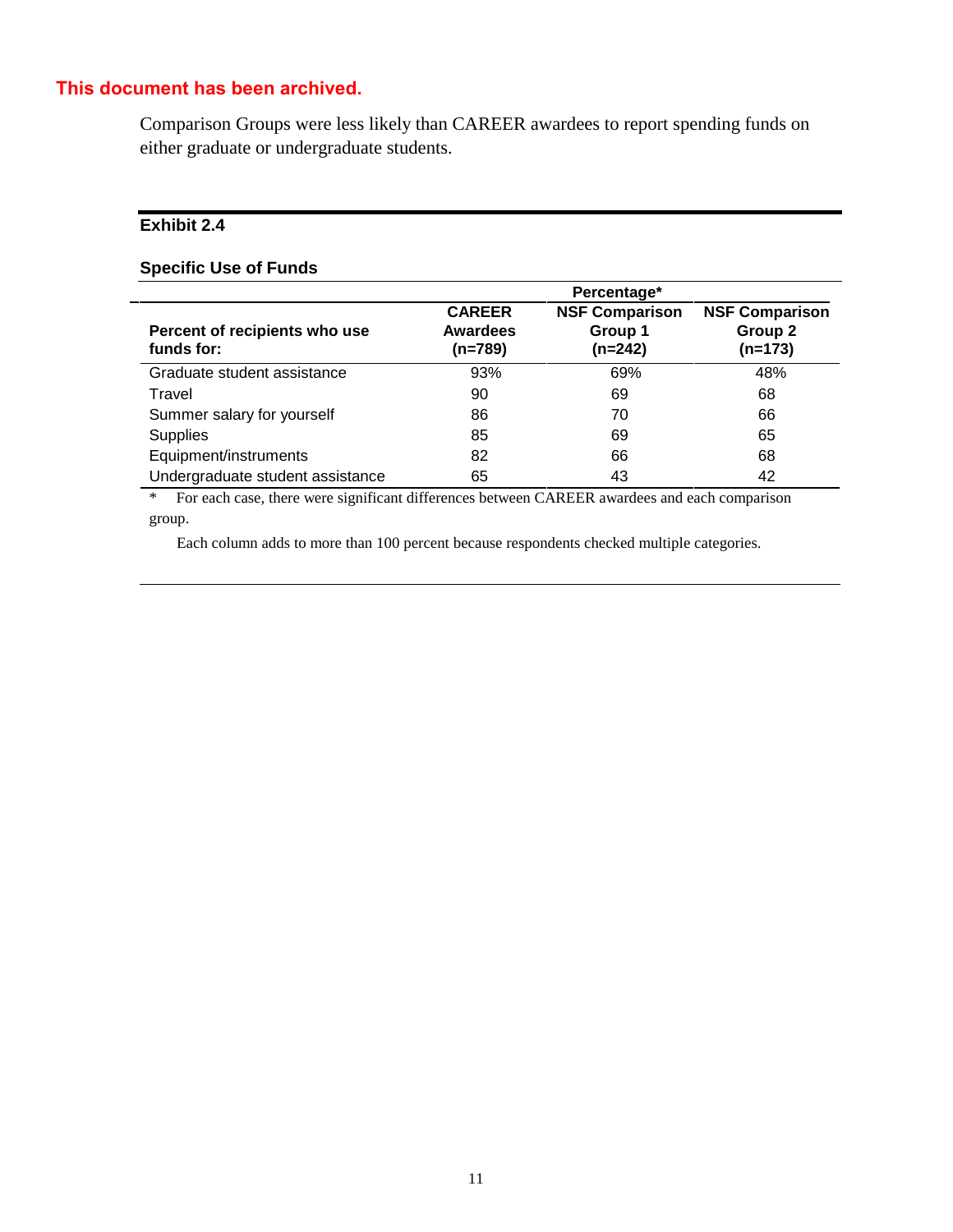## **3. THE INTEGRATION OF RESEARCH AND EDUCATION**

#### **Amount and Perceived Effectiveness of Integration**

Integrating research and education has been central to the CAREER program, with the programmatic specifics evolving over time. In the FY 1997 program announcement multiple examples of possible education activities were listed, including course or curriculum development; participation in pre-college educational activities; new approaches to graduate training and mentoring; and outreach to schools and communities.

For CAREER awardees and NSF Comparison Group 2, we explored three aspects of integration, each of which is detailed in Exhibit 3.1 below.<sup>9</sup> We did not include NSF Comparison Group 1 because of possible selection bias, as they were declined CAREER awards and these awards focus on integration.

#### **Exhibit 3.1**

#### **Percentage Reporting Integration and Adjusted Means of CAREER Awardees and NSF Comparison Group 2 on Effectiveness and Future Integration of Research and Education**

|                                                       | <b>CAREER</b>   | <b>NSF Comparison</b> |
|-------------------------------------------------------|-----------------|-----------------------|
| Integration                                           | <b>Awardees</b> | Group 2               |
| Has your award/grant enabled you to further integrate | 78%             | 52%                   |
| research and instruction?                             |                 |                       |
| To date, how effectively have you been able to        | 3.9             | 3.6                   |
| integrate research and education?                     |                 |                       |
| [not at all (1) to a great deal (5)]                  |                 |                       |
| Once your award/grant is completed, how much will     | 3.7             | 3.7                   |
| you integrate research and education?                 |                 |                       |
| [not at all $(1)$ to a great deal $(5)$ ]             |                 |                       |

Overall, CAREER awardees were more likely to report that their award enabled them to integrate research and education than those in NSF Comparison Group 2. In fact, CAREER awardees were four times more likely to report integrating research and education. CAREER awardees also reported greater effectiveness in integrating than did those in NSF Comparison

<sup>&</sup>lt;u>.</u> 9 To model these relationships, a logistic regression was used to address whether the awards enabled recipients to further integrate research and education; while multiple regression was used with effectiveness and integration after completion of award. The dependent variable in the first question was a dichotomous question on integrating. The dependent variables about effectiveness and continued integration were both five-point scales. Independent variables included a block of demographic variables (age, gender, and membership in a group traditionally underrepresented in SMET), NSF directorate, and Carnegie Rating of institution (Research I vs. non-Research I). No independent variables were highly correlated with each other.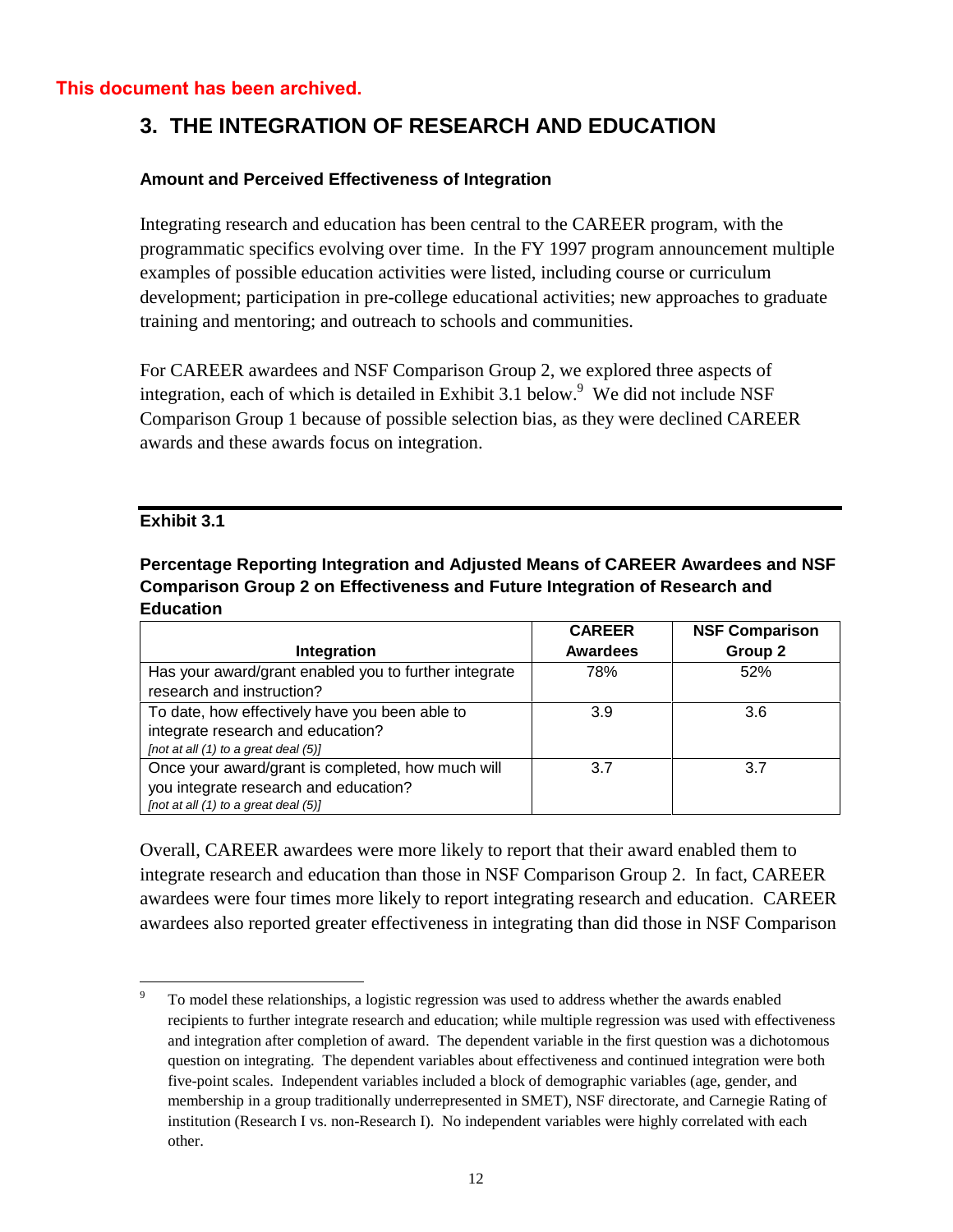Group 2. Among CAREER awardees, those funded from the CISE, ENG, and MPS reported less effectiveness in integrating than did those awardees funded through the BIO directorate.

We also looked at whether CAREER awardees housed in Research I institutions were more likely to integrate research and education than those awardees housed in non-Research I institutions. CAREER awardees in Research I institutions were less likely to integrate research and education than those in non-Research I institutions, but for those who did integrate, awardees were equally successful in both types of institutions.

CAREER awardees, as did members of NSF Comparison Group 2, expressed similar intentions regarding plans to continue activities to integrate research and education at the end of their funding cycle. Both groups will continue integration activities between "some" and "a fair" degree (3.7 on a five-point scale). Among CAREER awardees, those from the BIO directorate plan to continue integration to a significantly greater extent (4.1) than those from the CISE, ENG, and MPS directorates (3.7). Similarly, awardees employed in non-Research I institutions expressed a greater likelihood to continue integration (3.9) than awardees in Research I institutions (3.7).

#### **Collaborations and Partnerships Supported by the CAREER Award**

Establishing collaborations and partnerships was strongly encouraged by each CAREER program announcement. CAREER awardees established an average of two collaborations, while the comparison groups averaged one such relationship. Only 18 percent of awardees reported that they had not established any collaborations, compared to 27 percent of NSF Comparison Group 1 and 70 percent of NSF Comparison Group 2. The proportion of CAREER awardees and comparison groups with collaborations is shown in Exhibit 3.2. For any given collaboration, more awardees reported involvement than the comparison groups except for those involving faculty in their own institutions. Significantly more awardees from the ENG directorate (73 percent) established industrial collaborations and partnerships while the BIO directorate (8 percent) and the combined directorates (5 percent) had the smallest proportions.

#### **Student Involvement**

CAREER awardees and both comparison groups worked primarily with graduate and undergraduate students, rather than younger students. Significantly larger proportions of awardees were involved with students from each academic level than both comparison groups (Exhibit 3.3).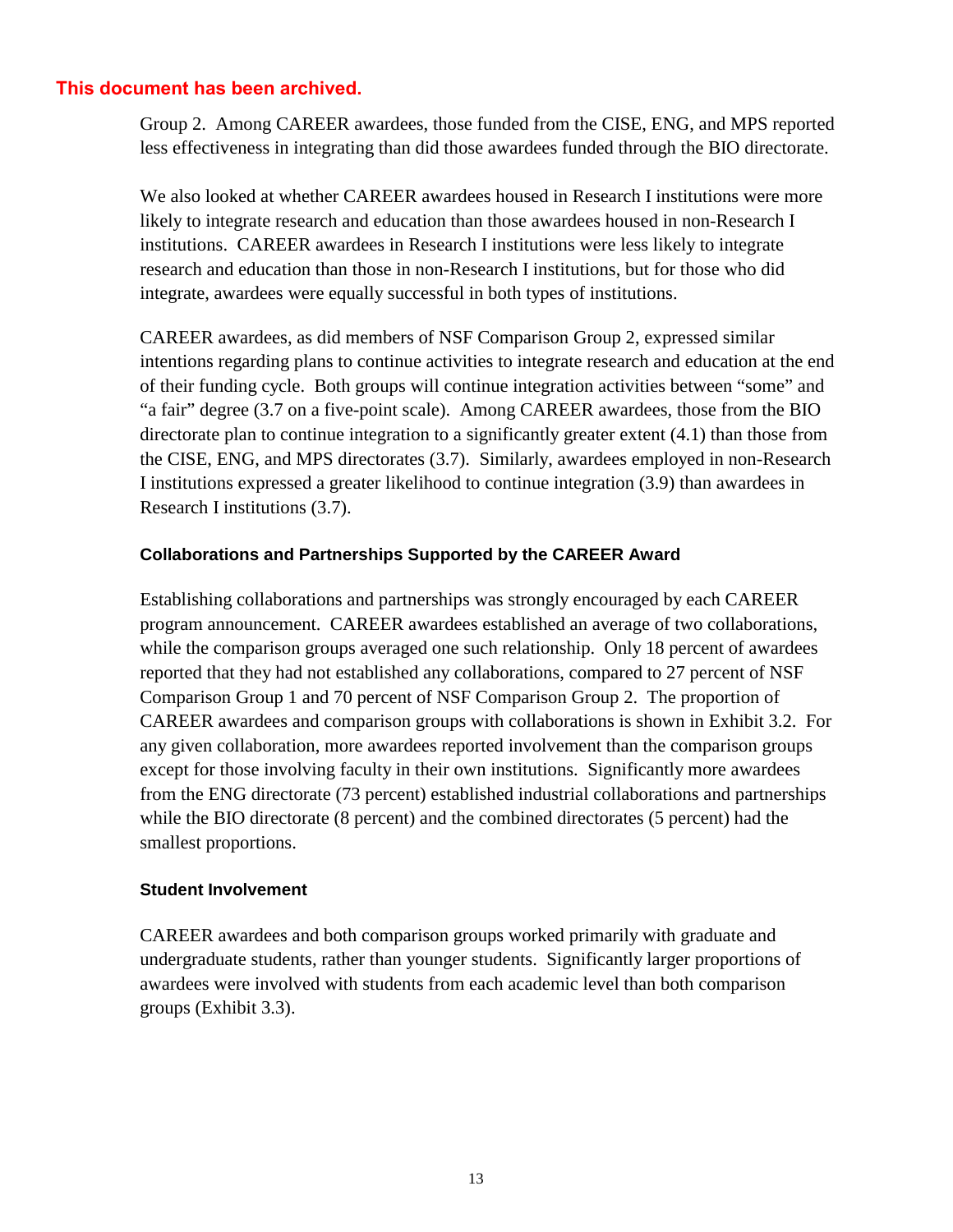#### **Exhibit 3.2**

#### **Partnerships and Collaborations Established by CAREER Awardees and NSF Comparison Groups**

|                 | <b>NSF</b>                                                                                  | <b>NSF</b> |
|-----------------|---------------------------------------------------------------------------------------------|------------|
| <b>CAREER</b>   | Comparison                                                                                  | Comparison |
| <b>Awardees</b> | Group 1                                                                                     | Group 2    |
|                 |                                                                                             | $(n=173)$  |
| 48%             | 48%                                                                                         | 45%        |
| 44              | 31                                                                                          | 36         |
| 39              | 15                                                                                          | 7          |
| 21              | 12 <sup>2</sup>                                                                             | 8          |
| 21              | 12 <sup>2</sup>                                                                             | 16         |
| 11              | 4                                                                                           | 6          |
| 6               | 3                                                                                           | 5          |
| 5               | -1                                                                                          |            |
| 4               | 0                                                                                           | 0          |
| 3               | 1                                                                                           | 4          |
| 1               |                                                                                             |            |
|                 | $(n=772)$<br>. There the case is continuous the case of contract Change of Change of Change | $(n=235)$  |

For these partners there were significant differences among the groups.

#### **Exhibit 3.3**

#### **Student Involvement in CAREER-Related Activities**

|                                                                                   | Percentage                             |                                             |                                             |  |
|-----------------------------------------------------------------------------------|----------------------------------------|---------------------------------------------|---------------------------------------------|--|
| Percentage of respondents whose<br>work involved students from:                   | <b>CAREER</b><br>Awardees<br>$(n=791)$ | <b>NSF Comparison</b><br>Group 1<br>(n=228) | <b>NSF Comparison</b><br>Group 2<br>(n=154) |  |
| Graduate school*                                                                  | 95%                                    | 85%                                         | 70%                                         |  |
| Undergraduate school*                                                             | 83                                     | 73                                          | 73                                          |  |
| High school*                                                                      | 16                                     | 7                                           | 8                                           |  |
| Middle school                                                                     | 4                                      |                                             | 2                                           |  |
| Professional school (e.g. medical,<br>education, clinicians)                      | 4                                      | 4                                           | 3                                           |  |
| Elementary school*                                                                | 3                                      | ا>                                          | 2                                           |  |
| $\star$<br>For these categories, there were significant differences among groups. |                                        |                                             |                                             |  |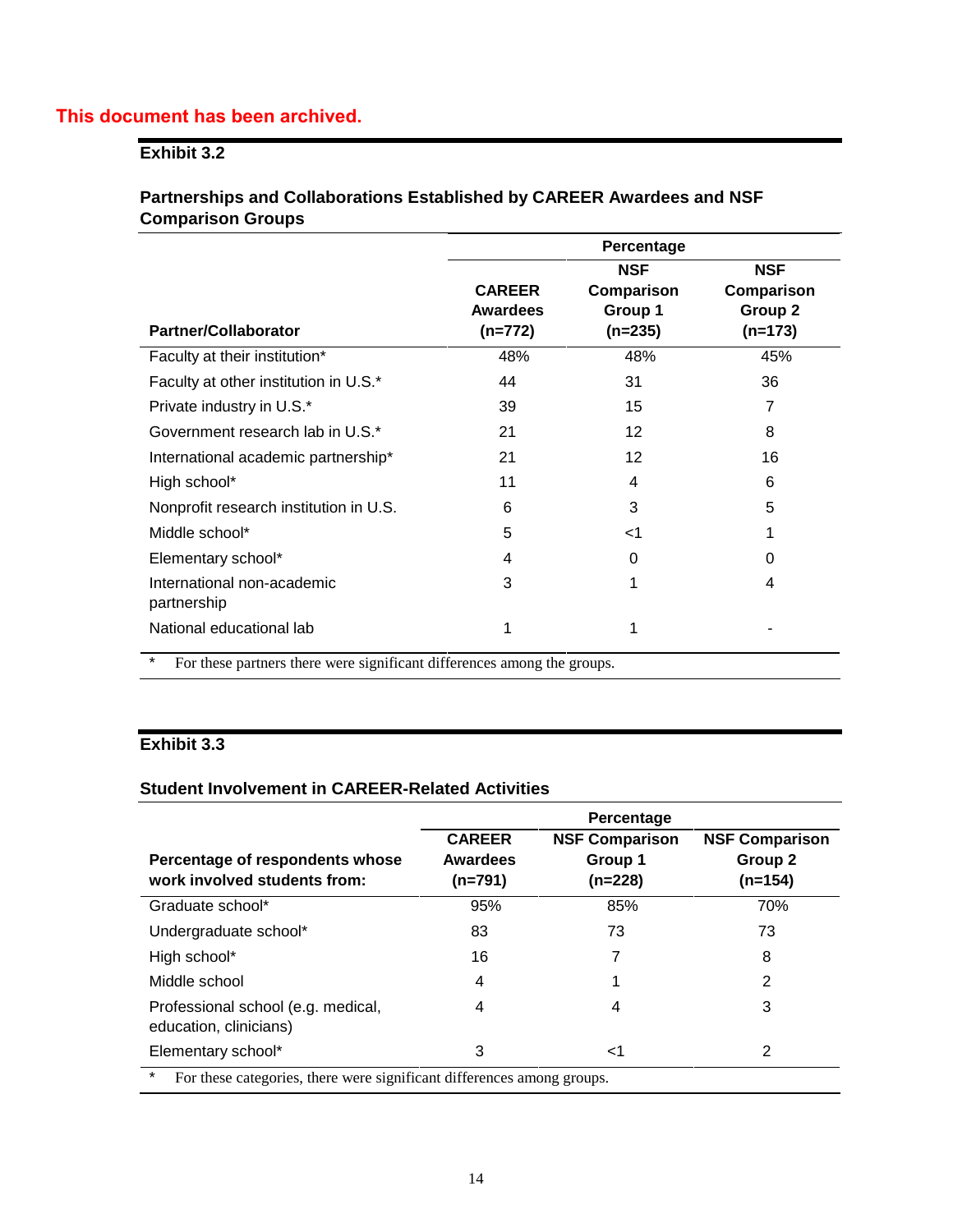#### **Successful (and Unsuccessful) Examples of Integrating Research and Education**

#### **Successful Approaches**

When CAREER awardees were asked to write what they thought were their most successful examples of integrating research and education, three-quarters of awardees responded. More than half of the awardees reported developing a lab experience for undergraduate and/or graduate students. About 43 percent created new undergraduate or graduate courses "from scratch" or made significant improvements in existing courses. Twenty-one percent developed both a course and a lab experience.

*It gives the students a chance to experiment with the scientific methods and an opportunity to take responsibility for their own education. I've been impressed by how much students can behave like scientists when given the opportunity.*

About 10 percent reported collaborating with elementary and secondary teachers and students, while 6 percent of awardees used their CAREER funds to help students publish their work and present at conferences. Those who worked at the elementary and secondary level found the experience particularly beneficial.

*I have learned so much about teaching from the 4th, 8th, and high school teachers I am working with. They are exceptional teachers engaged in active learning, and I've learned more about teaching from them than in all the workshops I've attended.*

#### *Unsuccessful Approaches*

About one in six CAREER awardees offered examples of what they saw as their most unsuccessful integration activities. These respondents typically were able to overcome or adapt to initial failure, since many also reported on successful integration activities as well. Some found that their research was too complicated or too narrowly focused for their undergraduate students. Others found that their classes were too large  $(\sim 200$  students) to effectively integrate research and education, particularly in a "hands-on" way. Some reported that they were unsuccessful because the topics they selected were still evolving and not firmly defined, and students became confused. Some students also reportedly became impatient with topics that would not be covered on the exam. Department and institutional resources also played a role, particularly when there was no systems support available to incorporate computer-based instruction into the classroom.

#### **CAREER Awardees with Extensive Integration Activities**

Site visits and surveys revealed that several CAREER awardees pursued a range of different and often innovative approaches to integrating research and integration. Exhibit 3.4 highlights six awardees who are carrying out an unusually extensive amount of integration activities.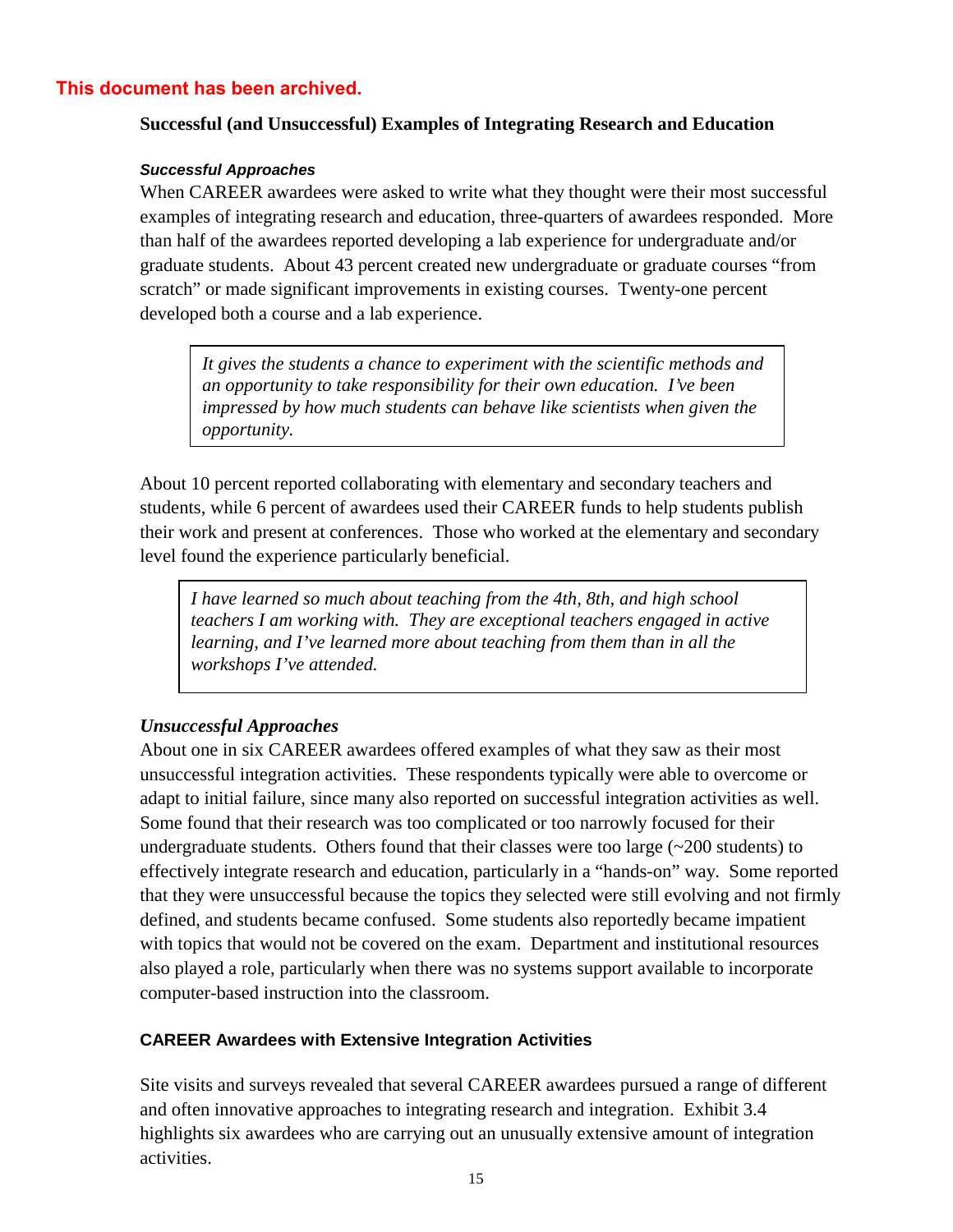### **Exhibit 3.4**

#### **Examples of Extensive Integration Activities Among CAREER Awardees**

| <b>Description of CAREER Awardee</b>                                                                                                                                                       | <b>Integration Activities</b>                                                                                                                                                                                                                                                                                                                                                                                                                                             |
|--------------------------------------------------------------------------------------------------------------------------------------------------------------------------------------------|---------------------------------------------------------------------------------------------------------------------------------------------------------------------------------------------------------------------------------------------------------------------------------------------------------------------------------------------------------------------------------------------------------------------------------------------------------------------------|
| Awardee is in the Mechanical<br>Engineering department at a<br>Research I institution. When she<br>received the award in 1997, she was<br>in her first year in a tenure track<br>position. | Involved undergraduate students in lab projects, who<br>$\bullet$<br>were called research assistants, not hourly employees.<br>Instituted an honors in research distinction for<br>$\bullet$<br>undergraduates.<br>Hosted workshops for undergraduates in order to teach<br>$\bullet$<br>them about graduate school and research.                                                                                                                                         |
| Awardee is in the Mechanical<br>Engineering department at a<br>Research I institution. When he<br>received the award in 1996, he was in<br>his first year in a tenure track position.      | Created three new courses with a lab component.<br>$\bullet$<br>Mentored graduate and undergraduate students in<br>research work, who in turn have collaborated with other<br>institutions.<br>Supervised a team of undergraduates who built an<br>$\bullet$<br>underwater robot and participated in an inter-collegiate<br>competition.<br>Helped organize a summer course at a public high<br>school and paid two undergraduates to teach it.                           |
| Awardee is in the Chemistry and<br>Physics department at a Master's I<br>institution. When he received the<br>award in 1996, he was in his second<br>year in a tenure track position.      | Involved undergraduates in a state of the art research<br>$\bullet$<br>program to interact with researchers from Research I<br>Institutions.<br>Established a state-of-the-art computational chemistry<br>$\bullet$<br>laboratory for both research and educational use.<br>Developed innovative uses of molecular modeling in<br>$\bullet$<br>classrooms.<br>Developed a Saturday science academy for "at-risk"<br>students and recruited top high school students.      |
| Awardee is in the Chemistry<br>department at a Baccalaureate I<br>institution. When he received the<br>award in 1995, he was in the third<br>year in a tenure track position.              | Restructured the departmental requirements for a senior<br>$\bullet$<br>research thesis for all majors. As a result, all students<br>now have access to research opportunities.<br>Taught in more than 30 third to sixth grade classrooms<br>$\bullet$<br>and provided teachers with curricular materials.                                                                                                                                                                |
| Awardee is a faculty member in a<br>Marine Science department. She<br>received the award in 1997 and was<br>entering the second year of a tenure<br>track position.                        | Developed an interactive program with a K-12 center.<br>$\bullet$<br>Students e-mail researchers in the field and meet with<br>them periodically.<br>Established a good working relationship with two<br>Historically Black Colleges and Universities (HBCUs) to<br>introduce minority students to marine science<br>experiences.<br>Developed public outreach displays for research.<br>٠                                                                                |
| Awardee is in the Industrial<br>Engineering department at a<br>Research II institution. She received<br>the award in 1995 and was in the<br>second year in a tenure track position.        | Educated the wider community using pamphlets,<br>$\bullet$<br>lectures, virtual reality and videos.<br>Provided an industry experience for students.<br>$\bullet$<br>Developed an undergraduate curriculum and a<br>$\bullet$<br>graduate specialty in her field.<br>Created a summer educational experience, taking both<br>$\bullet$<br>graduate and undergraduate students to conferences,<br>labs, and large industrial companies throughout the<br>southeastern U.S. |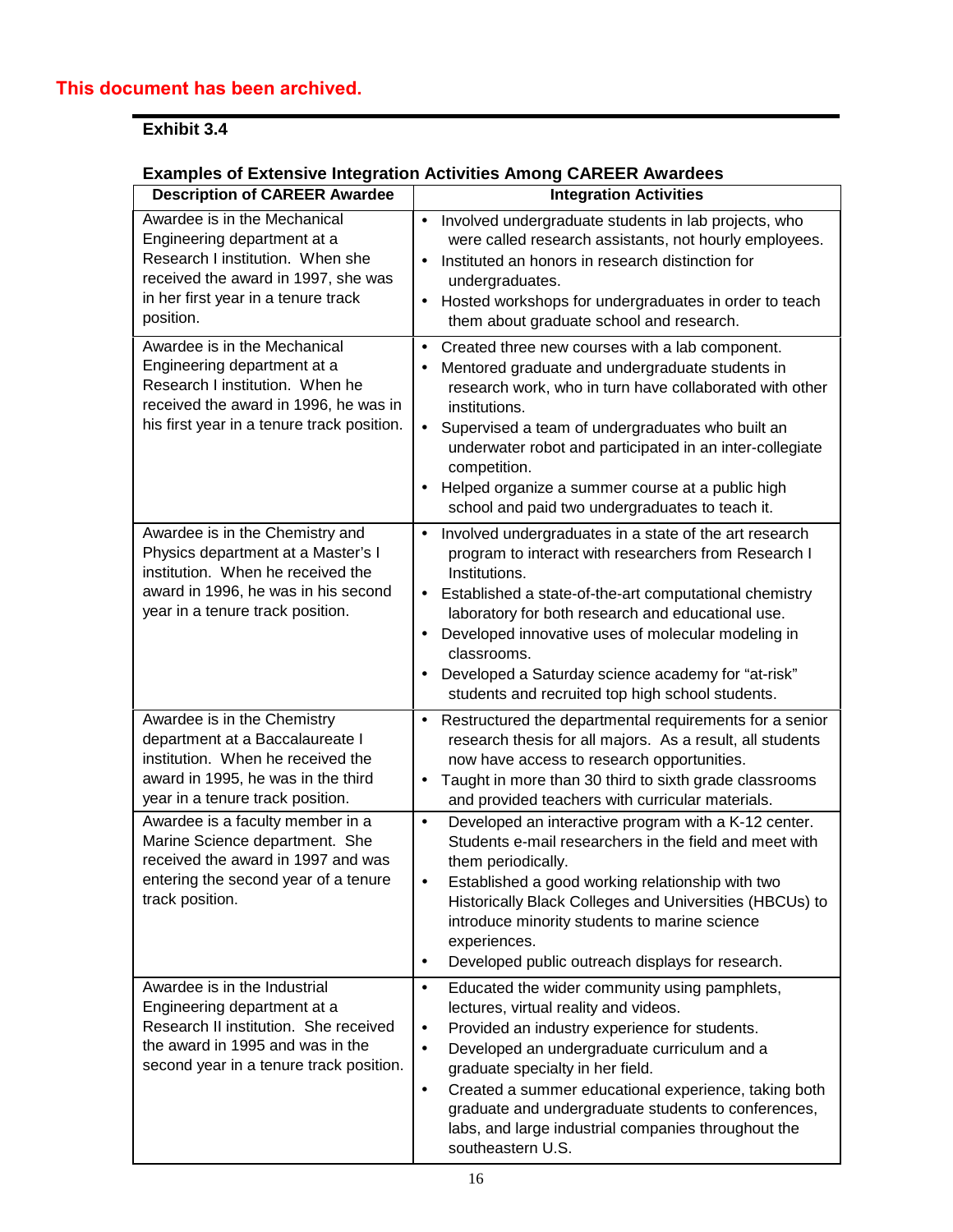#### **Factors Enhancing the Integration of Research and Education**

As Exhibit 3.5 illustrates, CAREER awardees felt that their own motivation was the most important factor that enhanced their ability to integrate research and education to the greatest extent (4.4 on a 5-point scale). The CAREER awardees and both comparison groups were most influenced by factors closely related to them—first by their own motivation and interest, then by factors in their department and institution, and finally factors outside their institution. Generally, awardees at Research I institutions were less likely than those in non-Research I institutions to identify facilitating factors. The rank order of factors is almost the same in both types of institutions.

#### **Exhibit 3.5**

#### **Factors Enhancing Ability to Integrate Research and Education, as Reported by CAREER Awardees**

![](_page_23_Figure_5.jpeg)

#### **Factors Hindering the Integration of Research and Education**

Insufficient time was considered the greatest hindrance to CAREER awardees' and both comparison groups' ability to integrate research and education (Exhibit 3.6). Generally, awardees saw hindrances as significantly less problematic than did one or both comparison groups. As found for facilitating factors, CAREER awardees in Research I institutions were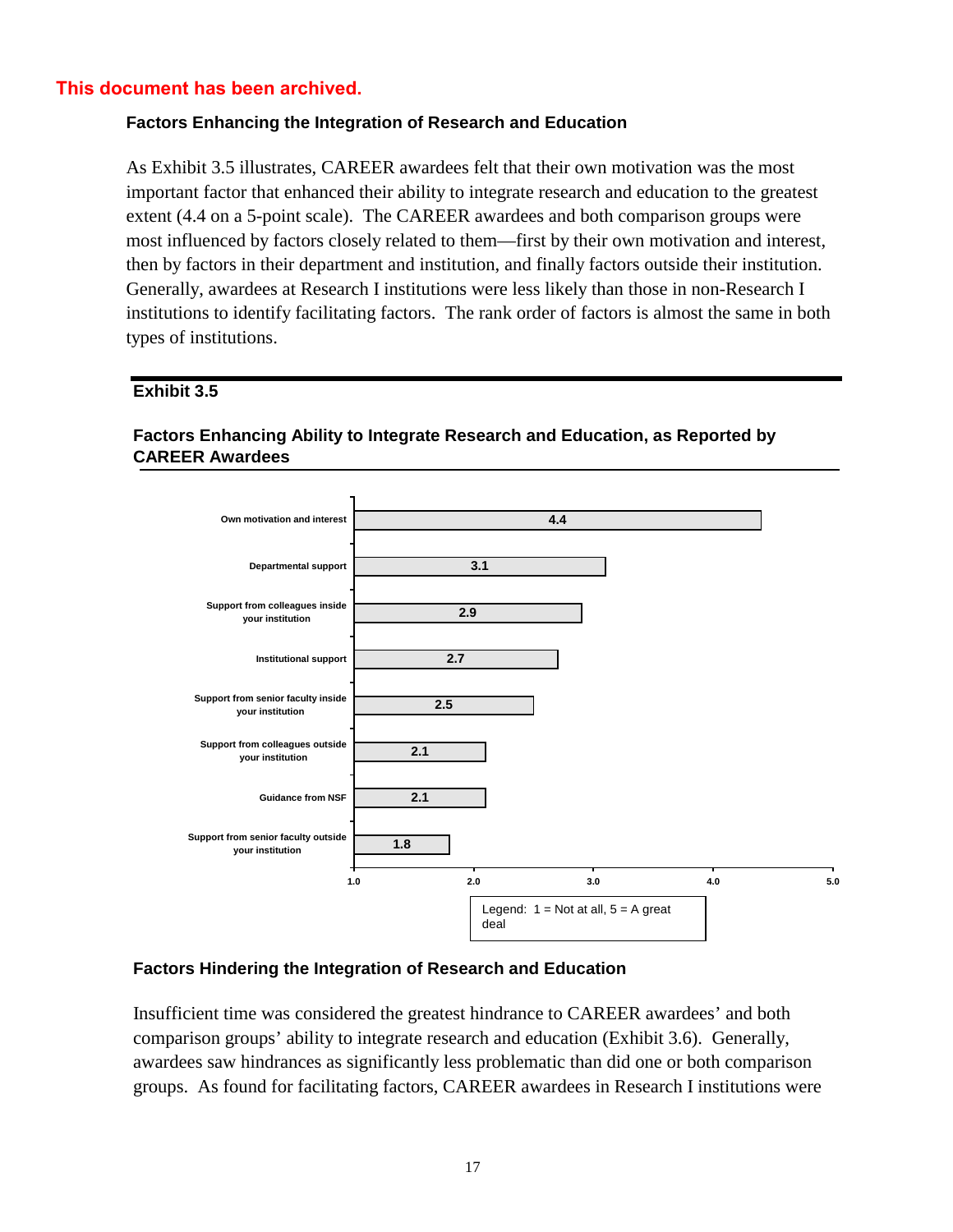less likely (than those in non-Research I institutions) to identify barriers as important, and again factors were similarly ranked in both types of institutions.

#### **Exhibit 3.6**

#### **Factors Hindering Ability to Integrate Research and Education, as Reported by CAREER Awardees**

![](_page_24_Figure_4.jpeg)

In summary, CAREER awardees are integrating research and education and more so than comparable faculty. For the most part, they are developing new courses and lab experiences, usually for undergraduate students, but some are working with elementary and secondary school teachers and students. Awardees offered multiple examples of their success and some shared their failures, especially where they were overly ambitious or there was not a good match between their research and teaching.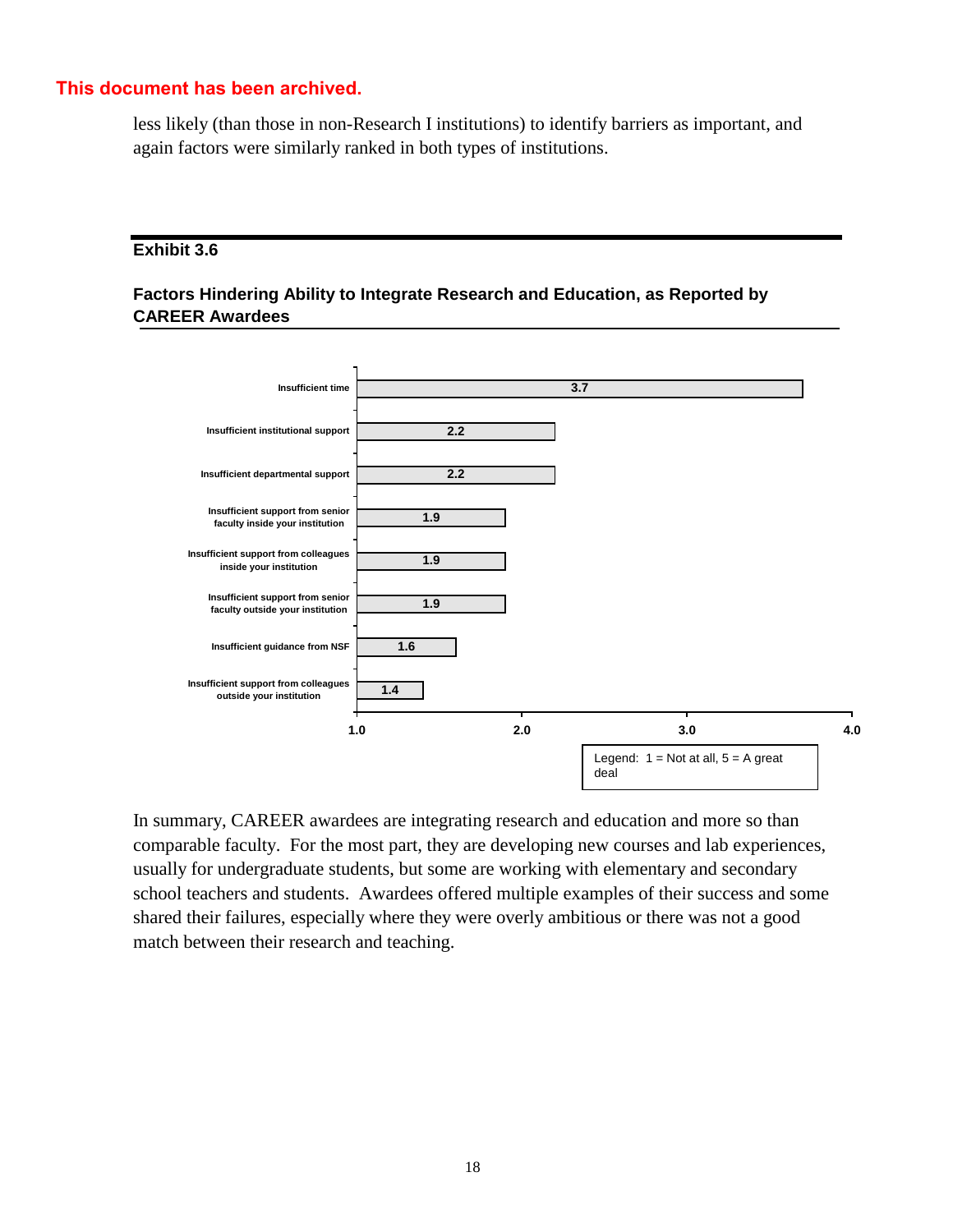## **4. Effects of the CAREER Program on Professional Advancement**

To assess professional advancement, CAREER awardees and NSF Comparison Group 2 were compared on several areas of their professional careers: courses or curriculum materials developed, the total number of publications and presentations they had completed related to their current award/grant, their tenure status, and their perceptions of how their award/grant had affected the speed of their career progression.<sup>10</sup> Additionally, the two groups were compared on their receipt of promotions and regular salary increases, as well as on whether they had students who were completing or had completed masters or dissertation work based on the current award/grant. Exhibit 4.1 displays the raw means for the two groups on each variable.

#### **Exhibit 4.1**

#### **Reported Professional Advancement for CAREER Awardees and NSF Comparison Group 2**

|                                                                                                | <b>CAREER</b> | <b>NSF Comparison</b> |
|------------------------------------------------------------------------------------------------|---------------|-----------------------|
| <b>Activity</b>                                                                                | Awardees      | Group 2               |
| Have developed courses or curriculum modules                                                   | 70%           | 34%                   |
| Have students working on master's or doctoral thesis<br>based on work supported by award/grant | 88%           | 49%                   |
| Number of publications                                                                         | 23.9          | 14.0                  |
| Number of presentations                                                                        | 13.3          | 8.2                   |
| Received salary increase                                                                       | 95%           | 88%                   |
| Received promotion                                                                             | 40%           | 38%                   |
| <b>Granted tenure</b>                                                                          | 34%           | 31%                   |
| Perceived pace of advancement (where "3" is "no<br>difference" and 4 is "faster pace")         | 4.0           | 3.8                   |

Sample size (n) for CAREER awardees ranged from 744 to 796, and for NSF Comparison Group 2 from 147 to 186.

On those outcomes over which they have control (e.g., course development, scholarly presentations, related work by graduate students), CAREER awardees have made more progress than those NSF-funded faculty who chose not to apply to the CAREER program. They also perceived that the award has helped them advance at a faster pace, and at a faster pace than reported by other NSF- funded junior faculty. On outcomes involving departmental

 $10\,$ The data for these analyses come primarily from the surveys of CAREER awardees and members of NSF Comparison Group 2. We did not include NSF Comparison Group 1 because of possible selection bias, as they were declined CAREER awards. Number of awards received was a potential outcome variable, but the non-response rate for the item was so high that it was not included in the analysis.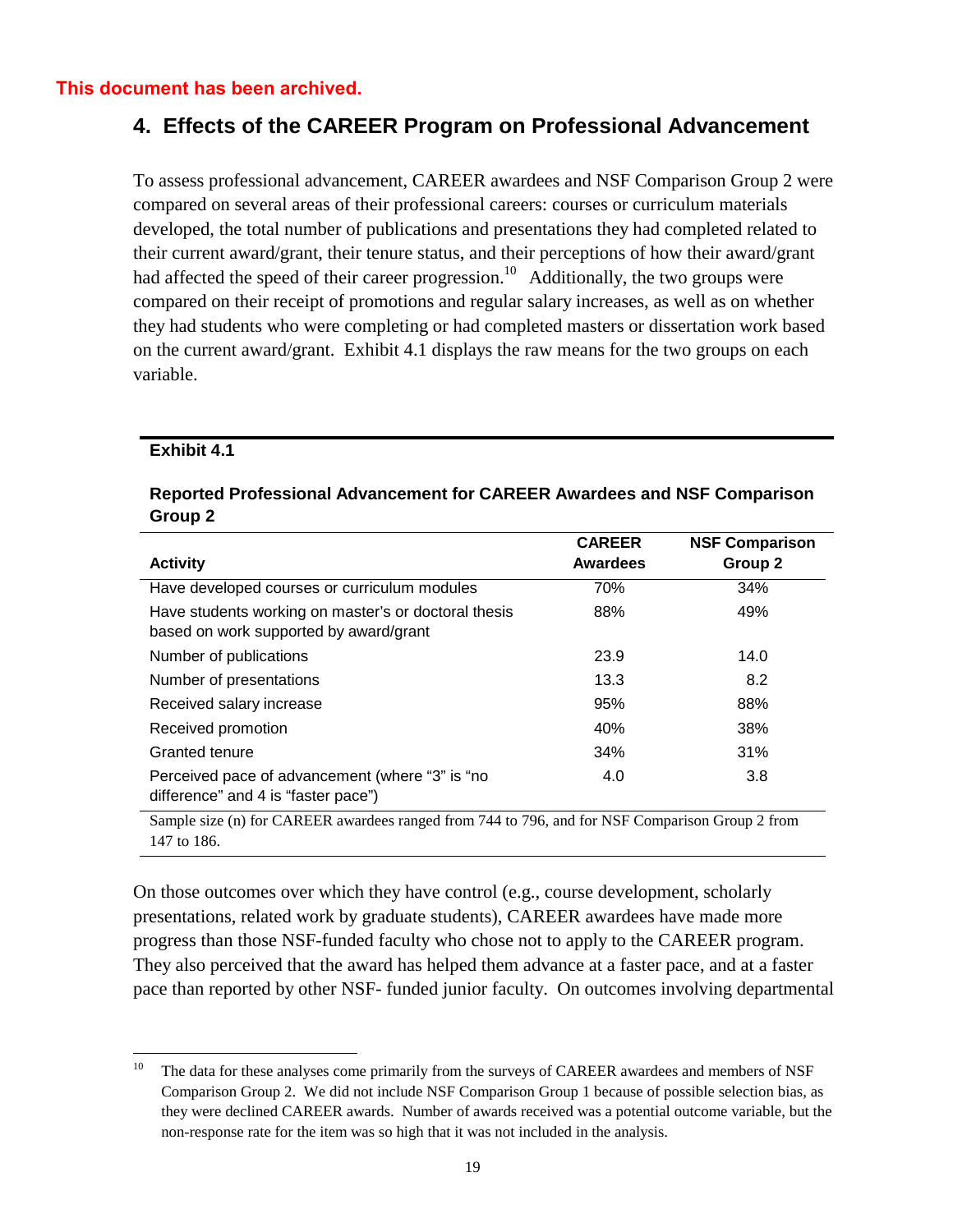decisions (e.g., tenure and promotion) that are out of the grantee's direct control, there were no differences between the two groups. $^{11}$ 

The perception among CAREER awardees that the award was speeding up their advancement was supported by the chairpersons of departments housing awardees. Seventy-one percent of the department chairpersons reported that CAREER awardees' careers were progressing "faster" or "much faster" than other CAREER-eligible faculty in their department. This finding may help assuage concerns that the award puts an undue burden on awardees to integrate research and education at the same time that they are seeking tenure. Rather than CAREER burden, what may be operating are the pressures that all tenure-track faculty reported they face. At least three-quarters of all respondents report that they have sacrificed time with friends and family as well as time for personal activities and interests in the pursuit of their professional goals.

Equally interesting are those outcome measures where there are no significant differences, especially promotion and tenure.<sup>12</sup> The CAREER award may indeed have had little institutional impact. It is also the case that about 60 percent of the respondents have not yet come up for promotion or tenure. For those CAREER awardees with tenure, 56 percent perceived the award to be a major factor in the receipt of tenure. The perceived importance of the award on tenure varied by Carnegie Rating of institution. More awardees from non-Research I institutions believed the award to be a major factor than those from Research I institutions (64 percent vs. 52 percent), perhaps because of the relative rarity of the award in non-Research I institutions.

Thus far, two themes have emerged in the analysis. One is that CAREER awardees are more likely to report engaging in integration activities than NSF Comparison Group 2, as was reported in section 3. The other is that CAREER awardees are more likely to outperform NSF Comparison Group 2 on selected professional advancement indicators, including the number of presentations, the perceived speed at which one's career is progressing, course development, and the extent to which one works with students. The question remains, what could be the reason that CAREER awardees have better professional advancement outcomes than comparable faculty?

 $11$ We used two regression approaches to evaluate whether CAREER awardees differed from NSF Comparison Group 2 on the outcomes described above. For continuous outcome variables (e.g., number of publications), we used OLS regression analyses to test for differences in the average outcomes of CAREER awardees and NSF Comparison Group 2. For categorical outcome variables (e.g., tenure status), we utilized a logistic regression approach to test the hypothesis that CAREER awardees would be more likely to report a favorable outcome than the comparison group. We ran separate models for each outcome. In each model, we controlled for the same five covariates (age, gender, minority status, Carnegie rating, and NSF directorate). Correlation matrices, tolerance statistics, and results of contingency table analyses showed that these covariates were not highly correlated with each other, so it was appropriate to enter them simultaneously into the subsequent analyses.<br><sup>12</sup> Salary increases have been earned by virtually all respondents.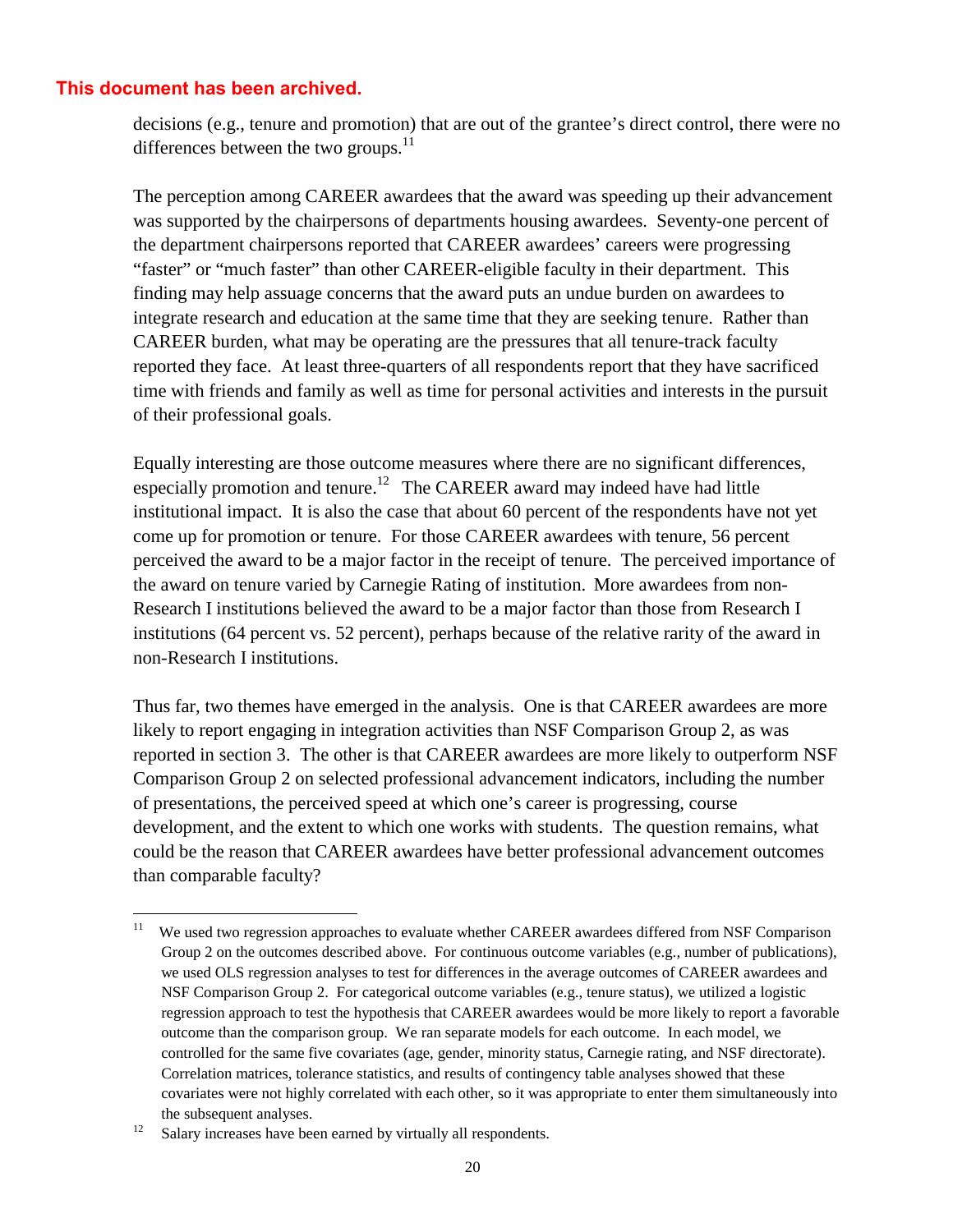One possible hypothesis is that the CAREER award itself was associated with better professional advancement outcomes. Our results do show a direct relationship between the award and selected professional advancement outcomes. Another hypothesis is that engaging in integrating research and education would be directly associated with better professional advancement outcomes. To test this hypothesis, we examined the direct relationship between integration activities and the professional advancement outcomes. Results showed that each of the three integration activities (i.e., greater integration of research and education, perceived greater effectiveness at integrating activities, and expected integration activities post-award) was positively associated with each of the professional advancement outcomes. This suggests that greater efforts geared toward integration were related to greater professional advancement.

The question still remains: does the CAREER award first lead to integration, and then is integration responsible for the observed differences in professional advancement outcomes? That is, do integration activities "mediate" or account for the relationship between CAREER award status and professional advancement outcomes? To test this hypothesis, we simultaneously modeled the effects of integration and CAREER award status (that is, group status—CAREER award vs. NSF Comparison Group 2) in the prediction of professional advancement outcomes. Results suggested that the significant link between group status and two of the professional advancement outcomes could, in fact, be fully explained by integrating activities. Specifically, the effects of group status on the total number of presentations and on the perceived progression of one's career were accounted for by greater integration. The effects of award/grant on these outcomes are mediated by integration. In addition, in predicting the amount of course development, integration activities as well as CAREER award status remained significant. That is, integration activities only *partially* mediated the relationship between CAREER award status and the development of course curricula. Thus, CAREER award status and integration activities each exert an independent and direct contribution to the development of course curricula.

For the fourth outcome, student involvement, the effects of CAREER award status were direct and did not necessarily "go through" integration efforts. This suggests that it may be an aspect of receiving the award, in and of itself, that is linked to greater student involvement. That relationship may be at least partially explained by the fact that CAREER awardees are more likely than NSF Comparison Group 2 to support graduate students with award funds.

A word of caution in interpreting these findings. It is important to bear in mind that the differences in professional activities and progress may be a function of unmeasured baseline differences (e.g., in motivation, confidence, competence) between the CAREER awardees and the NSF Comparison Group 2. There is no way to dismiss this possibility because we do not have the data which would allow us to disentangle this potential confound.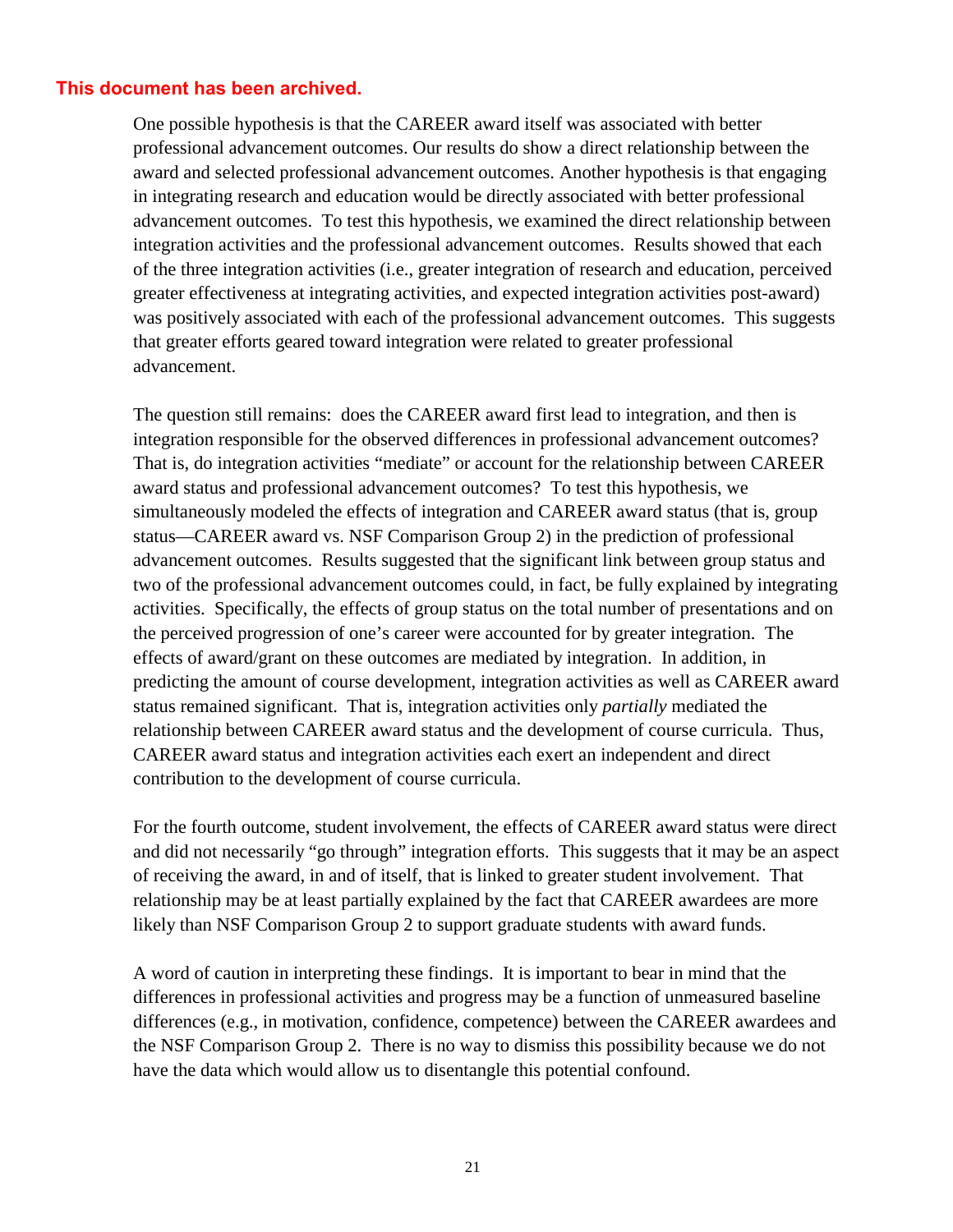In summary, CAREER awardees report they are advancing in their professional careers. On those outcomes over which they have control (e.g., course development, scholarly presentations, related work by graduate students), they have made more progress than those NSF-funded faculty who never applied to CAREER. They also perceive that the award has helped them advance at a faster pace, and at a faster pace than reported by other NSF-funded junior faculty. On two outcomes—scholarly presentations and perceived pace of career progression—the effects of the award/grant are mediated by the integration of research and education. On a third outcome—course development—the effects of the award/grant are partially mediated by the integration. On those outcomes that are institutionally based (e.g., tenure and promotion) and out of their direct control, there were no differences between the two groups.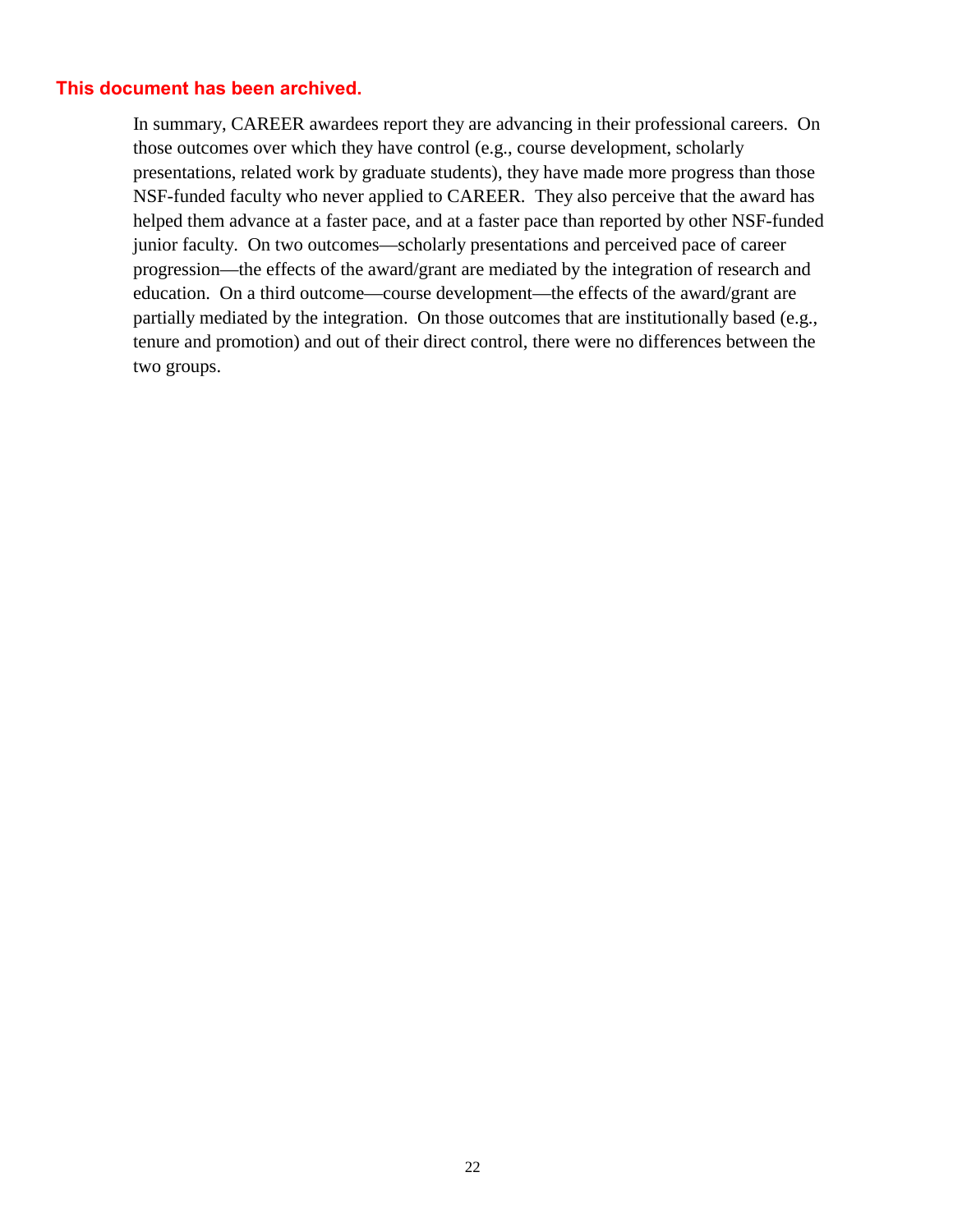## **5. The CAREER Award within the Institutional Context**

#### **The Department as a Partner in the CAREER Awardee's Career Development**

From the beginning of the CAREER program, departmental endorsement was a part of the applicant's proposal. In FY 1995 and FY 1996, the program announcement noted that the department chairperson's signature on the proposal attests to "departmental endorsement of the Career Development Plan and the department's partnership in the applicant's career development." Among the examples for support given were mentoring, as well as salary, instruments, laboratory facilities, and research support. For all three years, the program announcement also contained a section that the annual progress report "must be countersigned by the awardee's department head or equivalent of the work plan and partnership in the individual's career development."

The most commonly mentioned supports to CAREER and CAREER-eligible faculty were computer equipment, telephone and fax charges, and laboratory facilities. These supports are often included in start-up packages, and over 85 percent of the department chairpersons reported that these were provided (and provided equally) to new, beginning faculty. Eightyfive percent of department chairpersons also indicated that awardees received mentoring or guidance from senior faculty, but only 35 percent of awardees (and a quarter of comparison group faculty) reported receiving such support. As our site visits revealed, the difference may lie in what is considered mentoring, slippage between a mentoring program as delivered and a mentoring program as received, and in the limitations of what senior faculty can contribute. A typical response from our site visits is captured in this quote from a CAREER awardee.

*There is no continuous source of mentoring in the department. We have a mentoring meeting annually (senior faculty and chair), but it's more of a chat for an hour than anything else.* 

Department chairpersons, for the most part, saw themselves as active supporters of CAREER awardees in the same way that they support other new, junior faculty. Contrary to the intent of the departmental endorsement, they did not view their involvement with CAREER awardees as different from their involvement with other faculty. In fact, 89 percent of them noted that their own level of involvement with each group is the same, while another 9 percent said they are more involved in awardees' activities and two percent said they were less involved with awardees.

#### **The Match Between CAREER and the Institution**

How does the purpose of the CAREER award mesh with the mission of the institution? The award, with its focus on integrating research and education, cuts right to the heart of the question of the essence of a university—the fundamental tension between emphasizing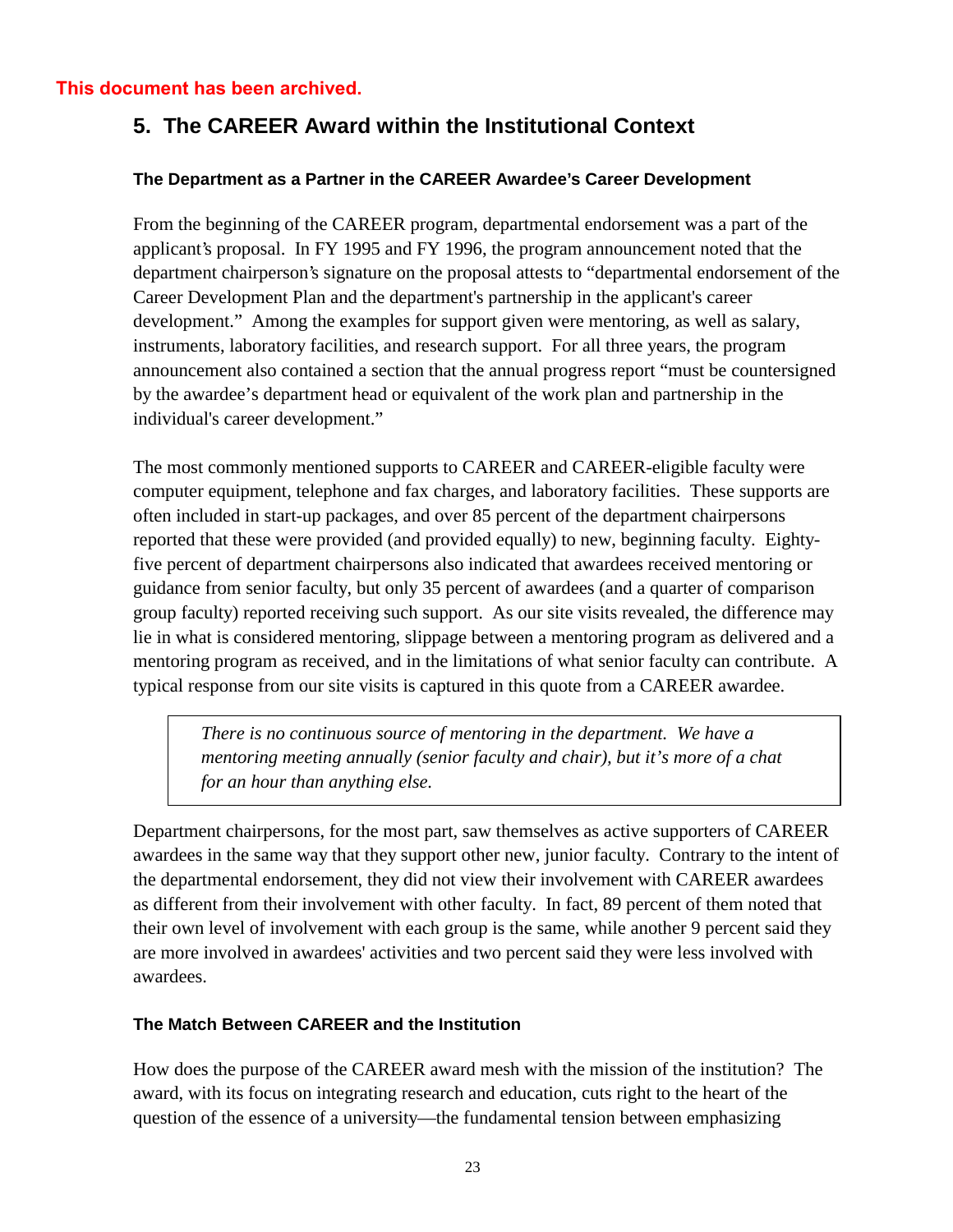research and education. During the site visits we asked respondents: "Would you say this institution is more oriented to research, education or both?" Many respondents, particularly senior faculty and university administrators, said: "it is both." or "you cannot separate them" or "it's a continuum." However, junior faculty at these same universities often said clearly that the institutional priority is research.

*Lip service is paid to the importance of education, but the evidence is that research is what matters. All junior faculty say so, the senior faculty gloss over it (of course, it should be integrated), but don't point to any rewards for the integration or for good teaching.* 

From the site visit reports, it became clear that the context of the university, rather than the mission of the CAREER award, was the primary determinant of priorities for young faculty members. Where the mission of the department or the university did not match that of the award, there was little question that research predominated. Similarly, where the institution was clearly oriented to education, it seemed that the award may have enhanced, but certainly did not drive, that orientation.

#### **The Value of CAREER Awards within Departments and Institutions**

The CAREER award appeared to have both a real and a perceived value within departments and institutions. Its real value was monetary and the advantages money could buy, such as financial support for graduate students and viable research projects for graduate student theses.

*CAREER allows young faculty in a short time to establish an independent research program. If they couldn't do that, the older group would grab them and involve them in their research. You get to do your own research that's the bottom line.*

Its perceived value was the award's prestige. Across institutions, faculty and administrators frequently used the same phrase to describe it: CAREER was a "feather in the cap" for awardees, departments, and institutions.

*The dean especially spoke of the NSF prestige factor and said: "We put it (the CAREER awards received) in the sound bytes because alumni know what NSF is."* 

Exhibit 5.1 presents an assessment of the CAREER award's value from two viewpoints—the department chairpersons' and the awardees'. In rank ordering, there was marked agreement between the two. Both the chairpersons and the awardees saw the award as prestigious in the institution, prestigious within the scientific community, and as an important stepping stone to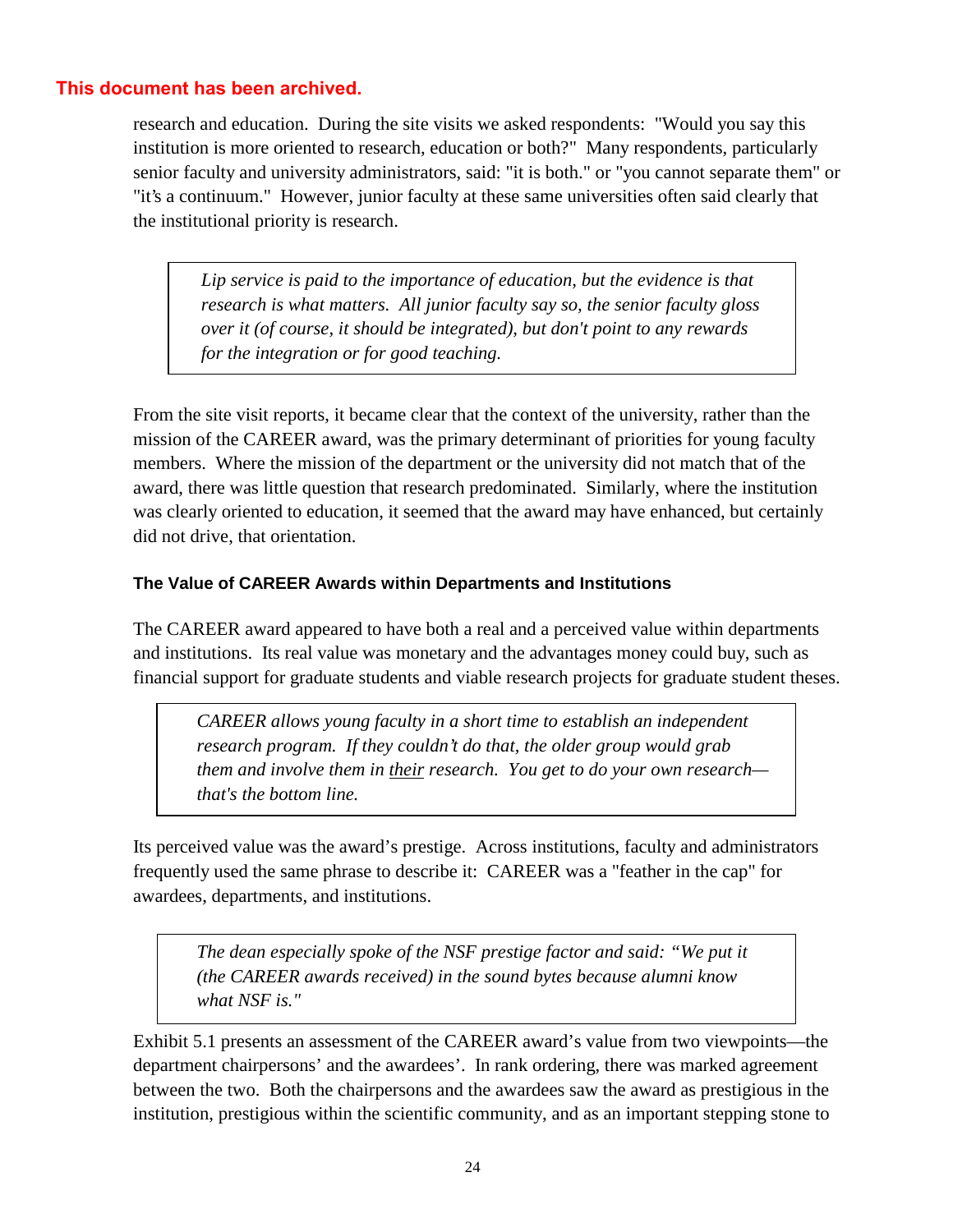advancement for the awardees. Rated slightly lower is the view that the award is important for getting tenure (3.9 for both chairpersons and awardees). Chairpersons assessed the CAREER award more highly than did the awardees, except for promotion and tenure where the award was equally valued by both.

#### **Exhibit 5.1**

|                                                                  | Mean*                                         |                                                            |  |
|------------------------------------------------------------------|-----------------------------------------------|------------------------------------------------------------|--|
|                                                                  | <b>By</b><br><b>Chairpersons</b><br>$(n=363)$ | <b>By</b><br><b>CAREER</b><br><b>Awardees</b><br>$(n=784)$ |  |
| Prestigious in this institution                                  | 4.4                                           | 4.1                                                        |  |
| Prestigious within the scientific community                      | 4.3                                           | 4.1                                                        |  |
| Important stepping-stone to advancement within the<br>department | 4.1                                           | 4.0                                                        |  |
| Important for getting tenure                                     | 3.9                                           | 3.9                                                        |  |
| Important for getting a promotion                                | 3.8                                           | 3.8                                                        |  |
| A way of leveraging external funding sources                     | 3.7                                           | 2.9                                                        |  |
| Important for getting maximum salary increase                    | 3.5                                           | 2.9                                                        |  |

#### **Chairpersons' and Awardees' Assessment of the CAREER Award's Overall Value**

Among CAREER awardees themselves, the importance of the award in the tenure process was mentioned repeatedly during the visits.

*Because CAREER is an "award" not [only] a grant, it can be included in the award section of the tenure dossier unlike traditional grants. Awardees can be recognized for the award's financial and merit value.*

#### **The Impact of CAREER Awards on Departments and Institutions**

Department chairpersons believed the CAREER award had the strongest effect on how the institution and the department are viewed by the external scientific community (3.7 and 3.6, respectively, on a five-point scale).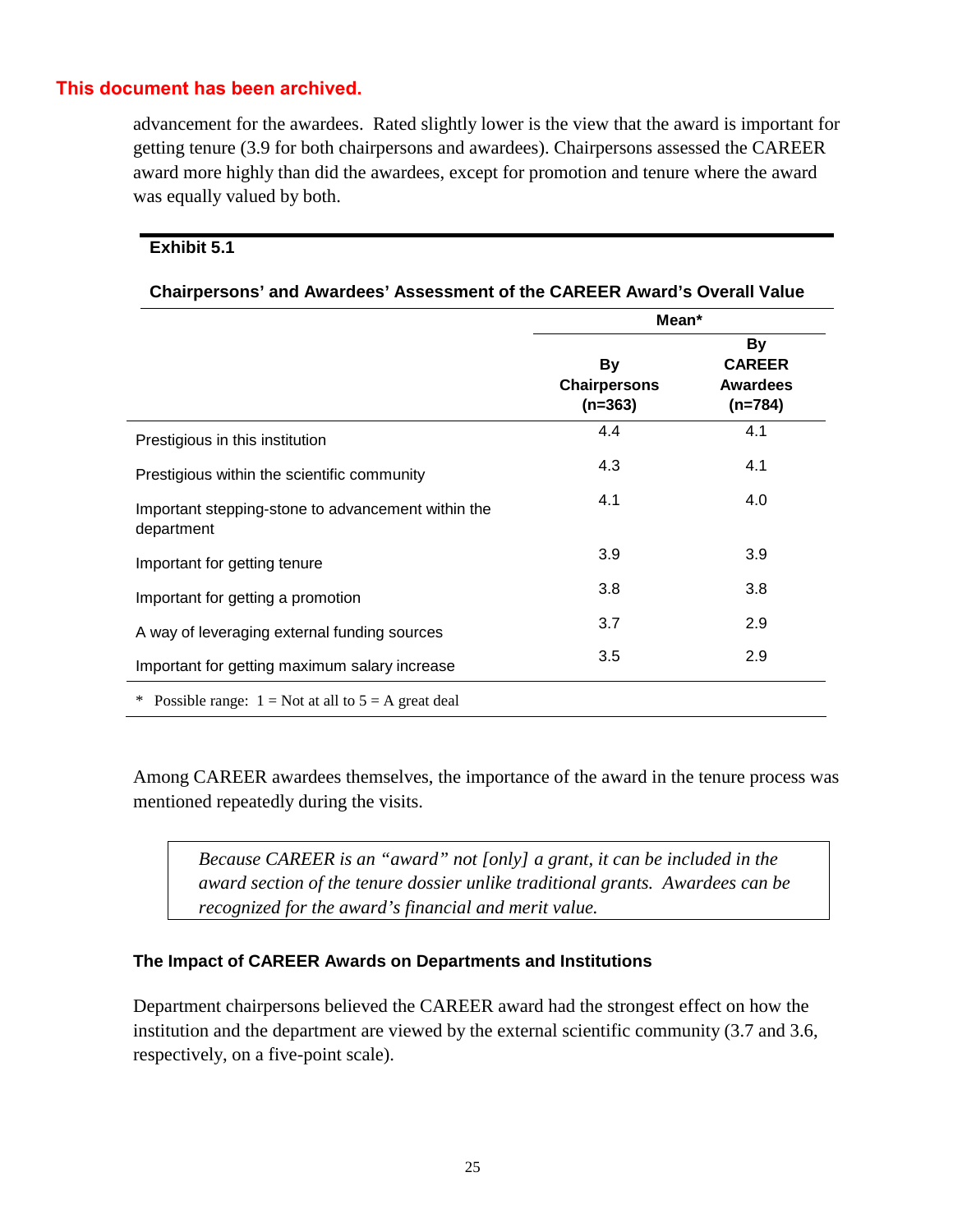*The CAREER award improves the image of the departments on campus—and this is one of the more distinguished departments on campus in part because of the award. When I ask for resource allocations, my requests are heard.*

Other effects of the award, such as whether it changed the criteria used for promotion and tenure or influenced curriculum content, are clustered around 3.0 ("some effect") on a fivepoint scale. The lack of influence on curriculum or teaching may reflect the modest interest in integrating research and education. The prevalence of the 3.0 rating (the mid-point of the scale) may well be the "gentleman's C," as the site visits reveal little evidence of any effect from the award. The responses of administrators—deans and provosts speaking about their institutions—were lukewarm at best, especially in Research I institutions.

Finally, there was some evidence from the cases that the award had greater effect when it matched the goals/objectives of lesser-known departments to improve their standing around research, i.e., schools known for education that wished to become better known for research in the external scientific world.

*The university is trying to redefine itself, so the CAREER award is a big deal here. They are beginning to put more emphasis on research in tenure decisions (and) the award is a great vehicle for building up the research programs for new, young faculty.* 

In summary, CAREER awardees were supported by their departments, although not in the partnership envisioned in the program announcement. The CAREER award was seen as having great prestige within the institution and the larger scientific community. The prestige of the award appeared to be somewhat independent of the award's purpose to integrate research and education. While chairpersons overwhelming agreed that research and education should be integrated, CAREER awardees and CAREER-eligible faculty noted that research took precedence, particularly in Research I institutions.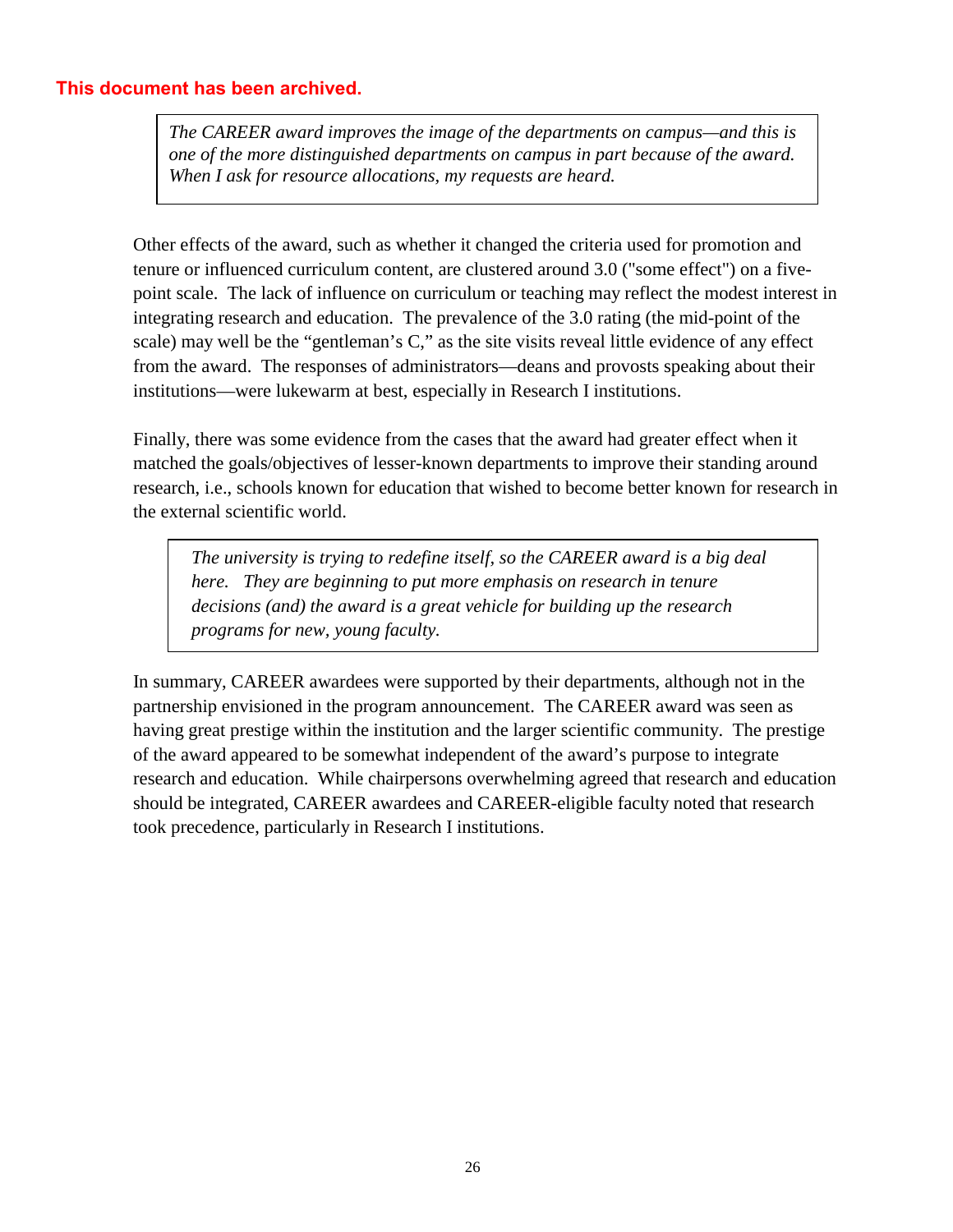## **6. CAREER Awardees´ Views of the NSF CAREER Program**

#### **NSF Management of the CAREER Award**

Awardees rated NSF management of the CAREER program overall "good" or "excellent" (45 percent and 44 percent, respectively), and this rating did not differ by directorate. Awardees rated the availability of the NSF program officer and guidance *prior* to grant award significantly higher than guidance received *during* the grant period (Exhibit 6.1). The ratings are quite consistent across the directorates.

#### **Exhibit 6.1**

#### **CAREER Awardees' Rating of the Usefulness of NSF's CAREER Program (n=783)**

![](_page_33_Figure_6.jpeg)

#### **Recommendations for Program Improvement from CAREER Awardees**

Program changes recommended by awardees (and other faculty and administrators) were generally on the margin of the program. No one recommended a major overhaul of CAREER. Recommendations fall into several categories, including funding, feedback from NSF on both substantive and procedural issues, and opportunities for networking and collaboration.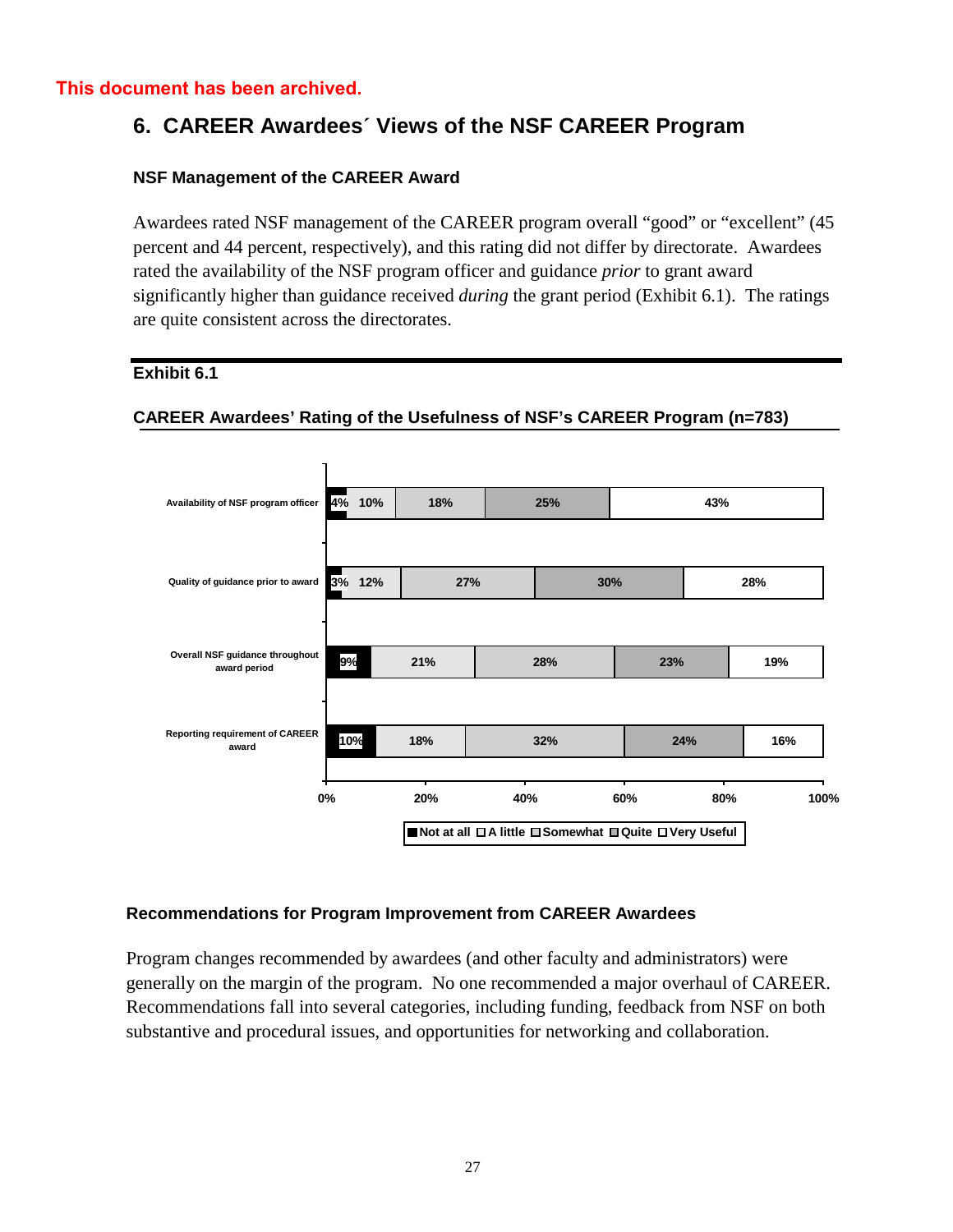#### *More financial support*

More than half of the CAREER awardees recommended more financial support both from NSF and their home institutions (Exhibit 6.2). Many awardees and department chairpersons requested larger grants in order to be able to integrate their research and education. Specific suggestions were either to increase the funding by a factor of 1.5 or 2 or to expand the award size to \$75,000 to \$100,000 a year excluding indirect costs. Several awardees noted that current funding allowed them to support annually one graduate student plus either some summer salary or travel. They recommended being able to support two graduate students per year. Several CAREER awardees and department chairpersons suggested either removing the industrial match or removing the obstacles to matching, such as accepting used equipment and in-kind donations as a match.

#### **Exhibit 6.2**

|                                                                | Percentage<br>(n=791) |      |       |  |
|----------------------------------------------------------------|-----------------------|------|-------|--|
|                                                                | <b>More</b>           | Same | Less  |  |
| Financial support from NSF                                     | 68%                   | 32%  | $0\%$ |  |
| Financial support from home institution during award<br>period | 55                    | 44   | 1     |  |
| Feedback from NSF                                              | 43                    | 55   | 3     |  |
| NSF-sponsored meeting of CAREER awardees                       | 40                    | 49   | 11    |  |
| Administrative/accounting requirements for home<br>institution | 9                     | 74   | 17    |  |
| Reporting requirements for the CAREER award                    | 4                     | 83   | 14    |  |

#### **CAREER Awardees Recommended Changes in CAREER Program**

Closely aligned with increased funds for CAREER awardees was a suggestion to reduce the institution's indirect cost rate. Many either suggested an increase in the total award amount or a reduction in indirects; either suggestion was designed to increase the funds available to the awardee. Indirect costs may have been a target because allowable costs grew during the first three years of the program. Those receiving the grant in its first year (FY 1995) had a 10 percent indirect cost rate, those grants awarded in FY 1996 had a 20 percent indirect cost rate, while all those funded subsequently had the full negotiated overhead rate of the university (usually ranging between 40 percent and 60 percent).

#### *Feedback from NSF*

Two-fifths of the awardees also wanted more feedback from NSF, particularly on integrating research and education activities. The following comment was typical of those made by awardees.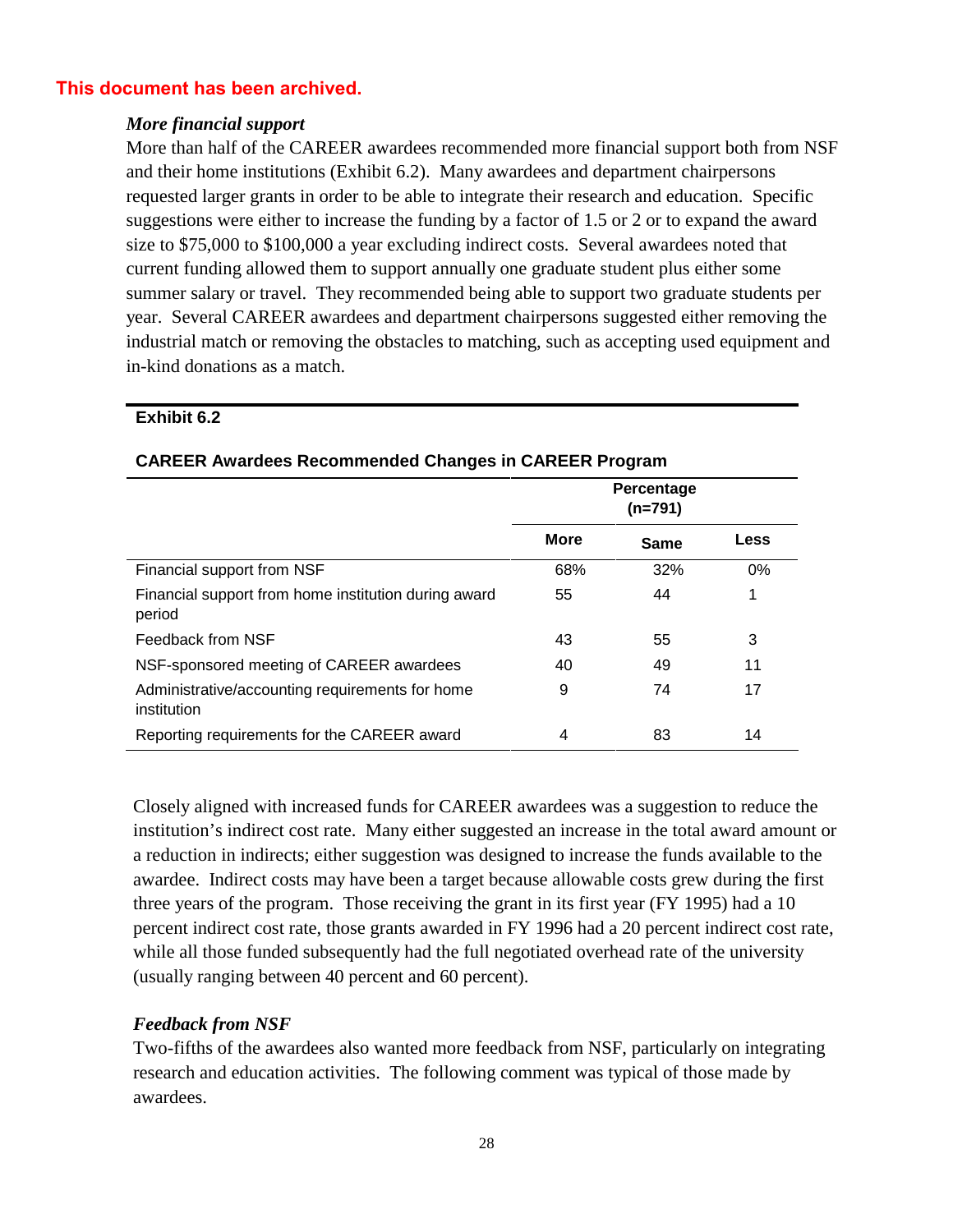*NSF should make the connection between research and education more explicit and maybe develop criteria that document specific activities that integrate research and education to help CAREER awardees better understand what they mean by integration.*

Awardees were interested in the relative importance of research and education, on what was expected in education, and in obtaining information on successful examples of integrating research and education. Others suggested that NSF publicize the program more broadly within institutions and departments to support awardees in their integration efforts. Lastly, awardees often wanted to know how they were doing, whether they had met expectations on integrating research and education, and whether they could make changes from their original plan.

#### *Networking among awardees*

Two-fifths also recommended more NSF support for national or regional meetings for awardees to meet to share information, to instill a sense of camaraderie, and to reinforce the special nature of the award. Among the topics suggested were:

- orientation seminars (e.g., funding, grants management, and reporting);
- ideas and information about integrating research and education;
- current and planned research;
- science education and education methods seminars; and
- obtaining balance (e.g., "given only 24 hours in a day, what does one leave out?")

Awardees also had multiple suggestions for how to network. Many mentioned either regional or annual meetings, such as the one held in January 1999. Others suggested electronic networking through web pages.

In summary, CAREER awardees were satisfied, for the most part, with the NSF management of the CAREER program. They did not recommend major changes. As intended, the program has funded promising faculty who reported that they integrated their research and education, and who integrated more and more effectively than comparable faculty. The CAREER faculty also outperformed their counterparts on several to professional outcome measures, although to date their rates of tenure and promotion were the same. While the CAREER award was considered very prestigious within institutions and departments, it has not fostered the mentoring partnerships envisioned in the program announcement, and, within the first five years, it has had little impact on the institution itself.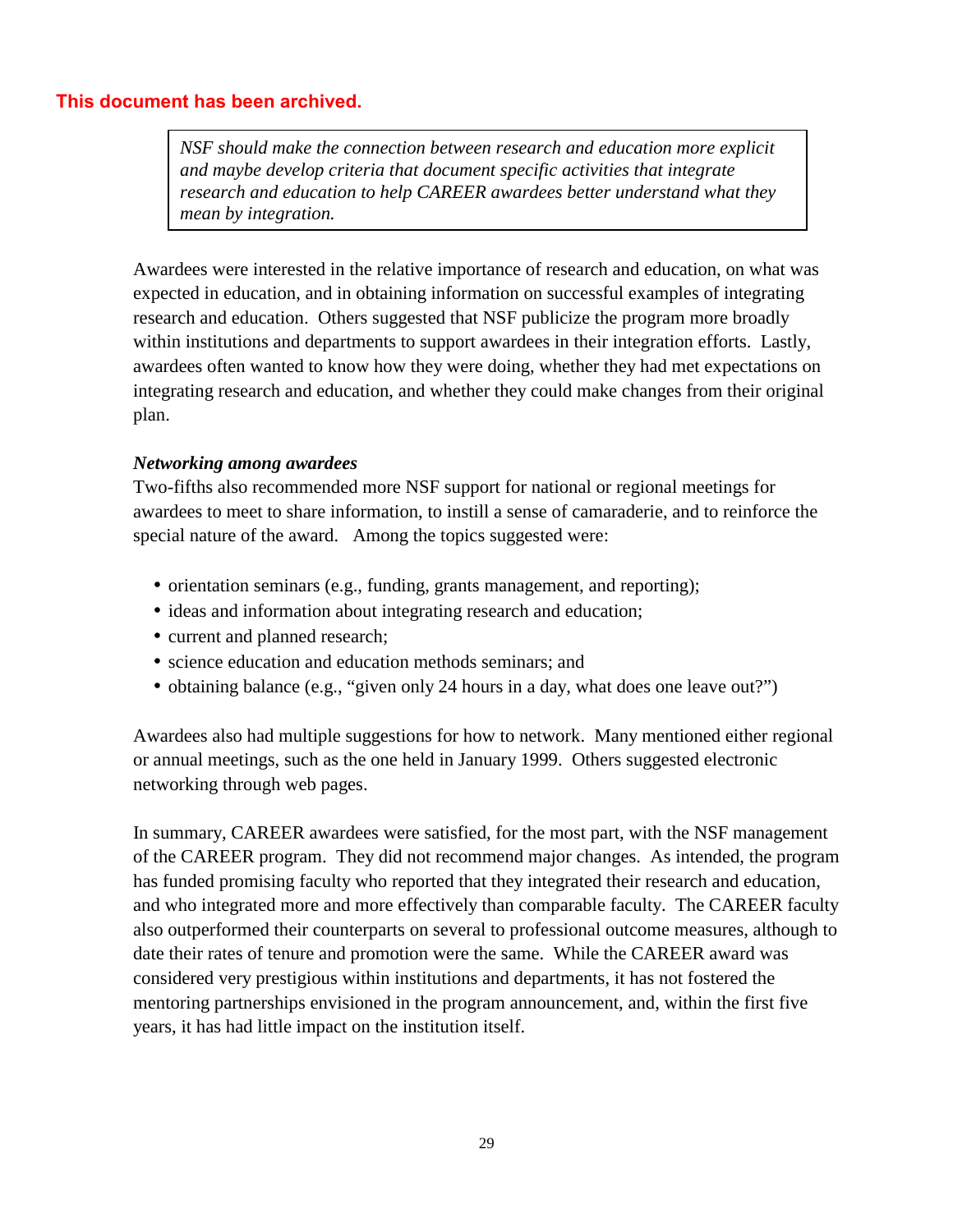The National Science Foundation (NSF) funds research and education in most fields of science and engineering. Grantees are wholly responsible for conducting their project activities and preparing the results for publication. Thus, the Foundation does not assume responsibility for such findings or their interpretation.

NSF welcomes proposals from all qualified scientists, engineers and educators. The Foundation strongly encourages women, minorities, and persons with disabilities to compete fully in its programs. In accordance with federal statutes, regulations, and NSF policies, no person on grounds of race, color, age, sex, national origin, or disability shall be excluded from participation in, be denied the benefits of, or be subjected to discrimination under any program or activity receiving financial assistance from NSF (unless otherwise specified in the eligibility requirements for a particular program).

Facilitation Awards for Scientists and Engineers with Disabilities (FASED) provide funding for special assistance or equipment to enable persons with disabilities (investigators and other staff, including student research assistants) to work on NSF-supported projects. See the program announcement or contact the program coordinator at (703) 292-6865.

The National Science Foundation has Telephonic Device for the Deaf (TDD) and Federal Relay Service (FRS) capabilities that enable individuals with hearing impairments to communicate with the Foundation regarding NSF programs, employment, or general information. TDD may be accessed at (703) 292-5090 or through FRS on 1-800-877-8339.

The National Science Foundation is committed to making all of the information we publish easy to understand. If you have a suggestion about how to improve the clarity of this document or other NSF-published materials, please contact us at plainlanguage@nsf.gov.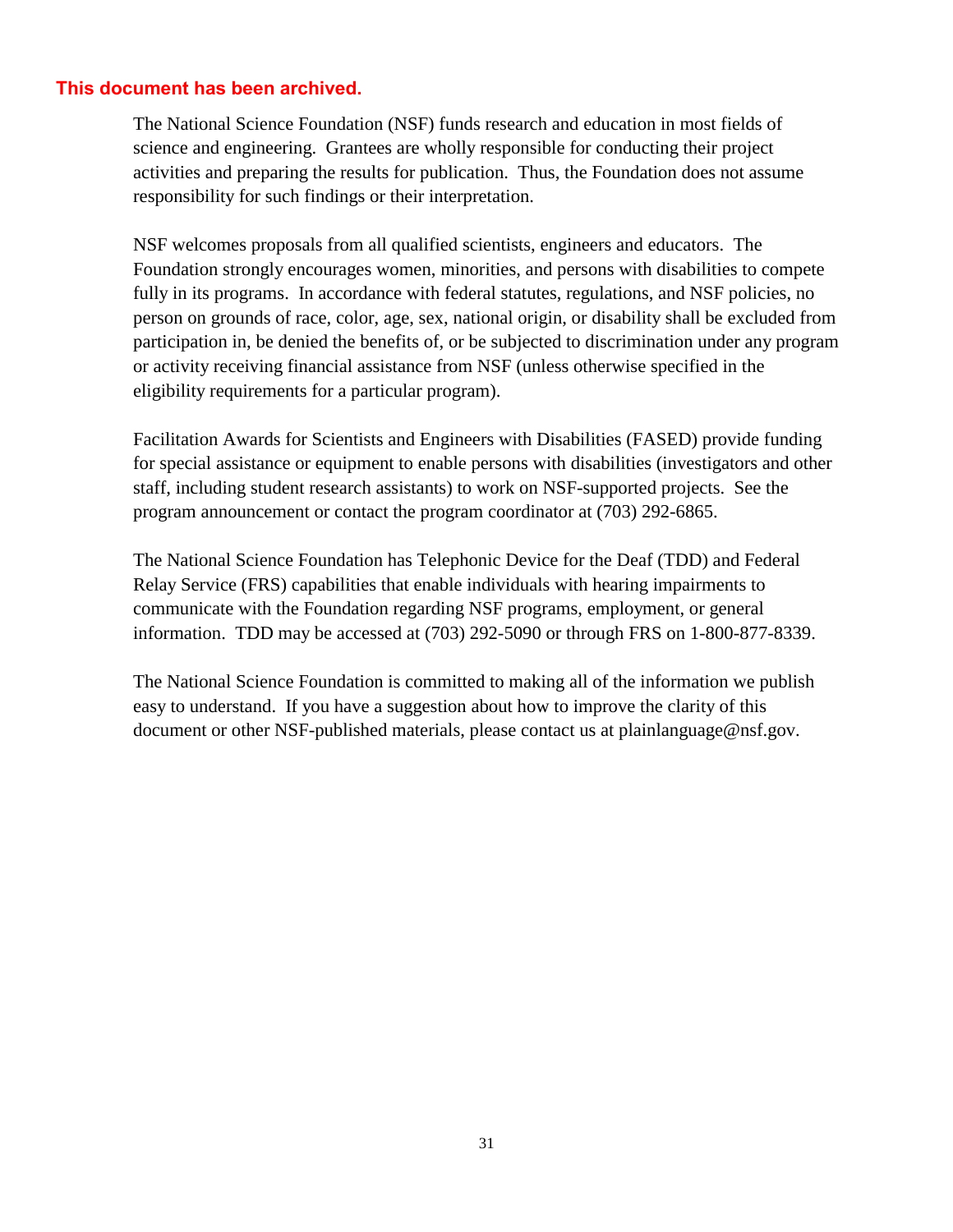![](_page_37_Picture_1.jpeg)

he National Science Foundation promotes and advances scientific progress in the United States by competitively awarding grants for research and education in the sciences, mathematics and engineering.

To get the latest information about program deadlines, to download copies of NSF publications, and to access abstracts of awards, visit the NSF Web site at:

## **<http://www.nsf.gov>**

![](_page_37_Picture_5.jpeg)

4201 Wilson Blvd. Arlington, VA 22230

For General Information (NSF Information Center): (703) 292-5111

**TDD (for the hearing-impaired):** (703) 292-5090

**To Order Publications or Forms:**

Send an e-mail to:

or telephone:

**To Locate NSF Employees:**

pubs@nsf.gov

(301) 947-2722

(703) 292-5111